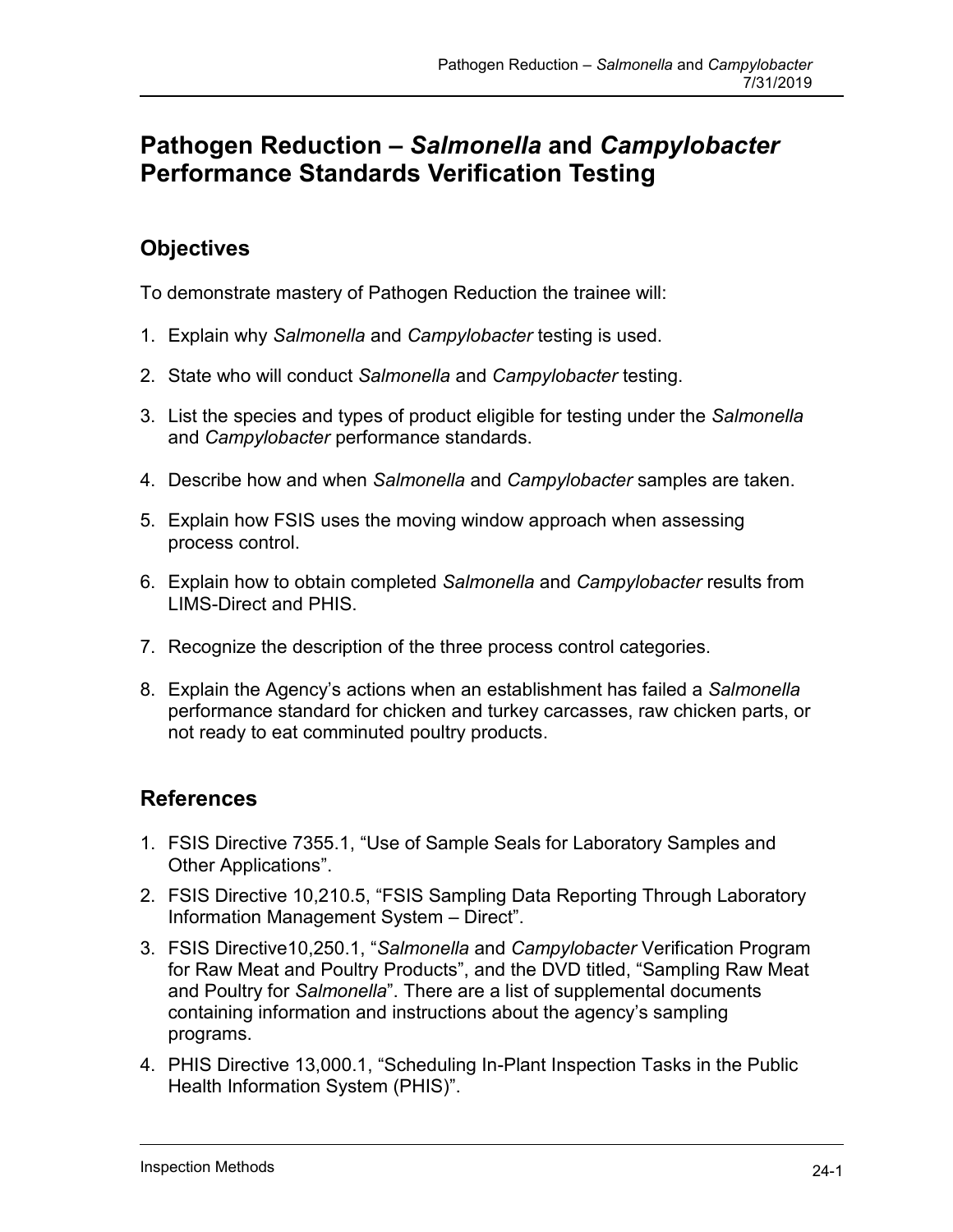- 5. PHIS Directive 13,000.2, "Performing Sampling Tasks In Official Establishment Using the Public Health Information System".
- 6. PHIS Directive 5300.1, "Managing the Establishment Profile in the Public Health Information System (PHIS)".
- 7. Federal Register Notice, Vol. 77, No. 235, December 6, 2012 (Docket No. FSIS 2012-0007), "HACCP Plan Reassessment for Not-Ready-to-Eat Comminuted Poultry Products and Related Agency Verification Procedures".
- 8. Federal Register, Vol. 79, No. 108, June 5, 2014 (Docket No. FSIS-2012- 0038), "Changes to *Salmonella* Verification Sampling Program: Analysis of Raw Beef for Shiga Toxin-Producing *Escherichia coli* and *Salmonella"*.
- 9. Federal Register Final Rule, Vol. 79, No. 162, August 21, 2014 (Docket No. FSIS-2011-0012), "Modernization of Poultry Slaughter".
- *Campylobacter* in Not-Ready-to-Eat Comminuted Chicken and Turkey 10.Federal Register Notice, Vol. 80, No. 16, January 26, 2015 (Docket No. FSIS-2014-0023), "Changes to the *Salmonella* and *Campylobacter* Verification Testing Program: Proposed Performance Standards for *Salmonella* and Products and Raw Chicken Parts and Related Agency Verification Procedures and Other Changes to Agency Sampling".
- *Campylobacter* in Not-Ready-to-Eat Comminuted Chicken and Turkey 11.Federal Register Notice, Vol. 81, No. 28, February 11, 2016 (Docket No. FSIS-2014-0023), "New Performance Standards for *Salmonella* and Products and Raw Chicken Parts and Changes to Related Agency Verification Procedures: Response to Comments and Announcements of Implementation Schedule".
- 12.Federal Register Notice, Vol. 83, No. 218, November 9, 2018 (Docket No. FSIS-2018-0043), "Changes to *Salmonella* and *Campylobacter* Verification Testing Program: Revised Categorization and Follow-up Sampling Procedures".
- 13.PHIS User Guide
- 14."IPP Help" as a menu item under FSIS Applications; can access the following topics which contains all the pertinent information needed to collect samples under the different sampling project codes:
	- Raw Poultry Sampling Project Guidance
	- Follow-up Sampling *Salmonella*
	- Religious Exempt and Low Volume Poultry Carcass Sampling
	- Raw Pork Sampling Project Guidance
- 15.FSIS Notice 17-19, "Follow-up Sampling in Raw Poultry Establishments Not Meeting *Salmonella* Performance Standards".
- 16.FSIS Notice 21-19, "Actions to Take in Raw Poultry Establishments Exceeding *Salmonella* Performance Standards"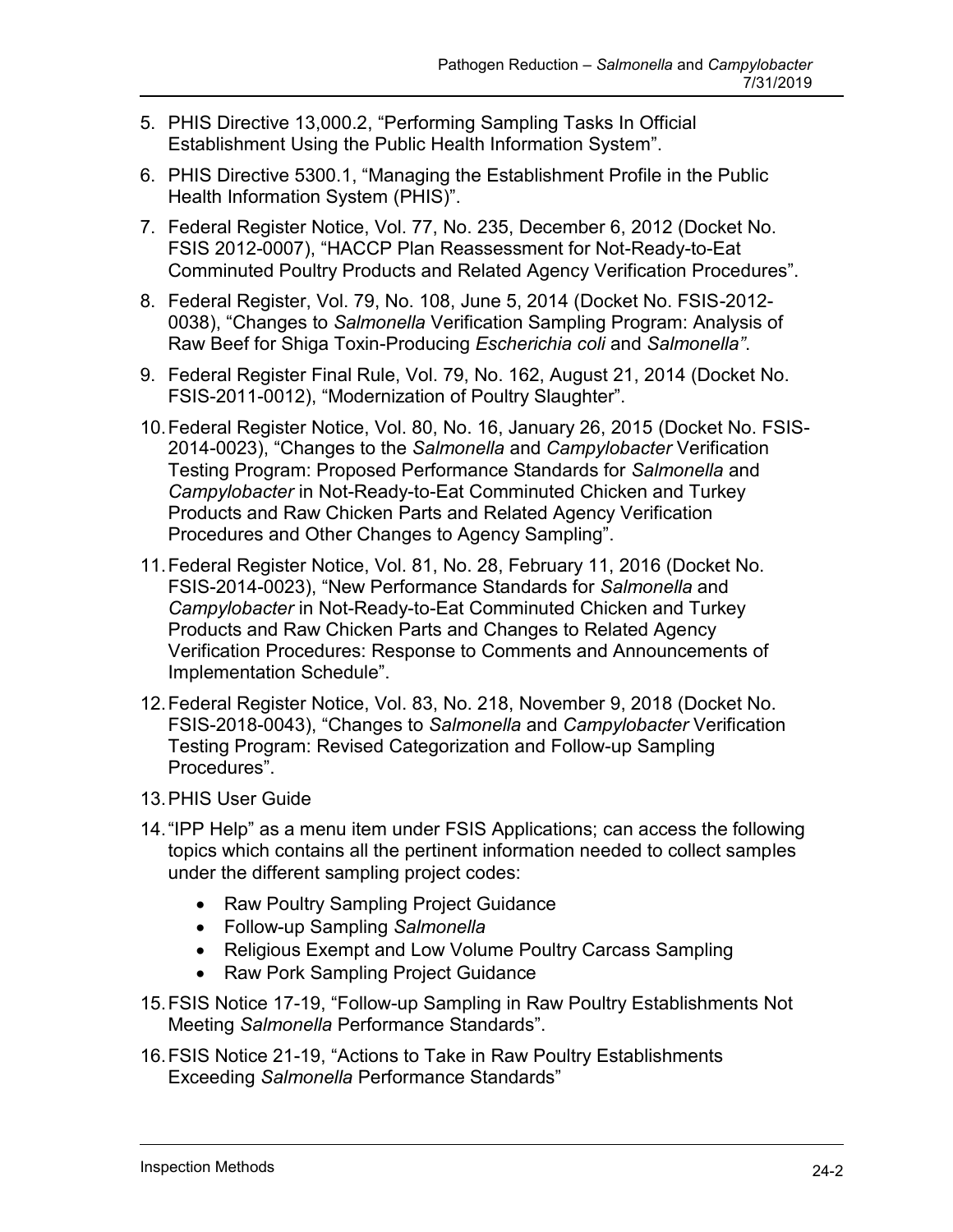## **Introduction**

FSIS established the *Salmonella* verification program in 1996 as part of the Pathogen Reduction, Hazard Analysis and Critical Control Point (PR/HACCP) Systems Final Rule. The PR/HACCP Final Rule established *Salmonella*  performance standards that are used to verify process control in meat and poultry slaughter and processing establishments that produced certain classes of product (9 CFR 310.25(b)(1) and 381.94(b)(1), respectively). The performance standards were developed using national baseline studies conducted before the rule's implementation. Only the performance standards for livestock carcasses (9 CFR 310.25(b)) are still applicable. Actually, the Agency tests all raw beef samples collected under the routine and follow-up sampling programs for *E. coli*  O157:H7, non-O157 STECs, and *Salmonella* as per FSIS Directive 10,010.1, Revision 4.

The purpose of the microbiological performance standards, for the reduction of *Salmonella* in raw products, is to allow FSIS to verify whether establishments have effective process controls to address *Salmonella*.

 performance standards to meet public health goals. In addition, the agency has Since the PR/HACCP Rule, FSIS has conducted additional prevalence and risk assessments for pathogens in FSIS regulated products, as well as revising the published a number of Federal Register Notices (FRN).

- In 2014, FSIS published the Modernization of Poultry Slaughter Inspection, Final Rule (Federal Register Docket No. FSIS-2011-0012; August 21, 2014) to facilitate pathogen reduction in poultry products, improve the effectiveness of poultry slaughter inspection, make better use of Agency's resources, and remove unnecessary regulatory obstacle to innovation. In this publication, FSIS informed industry that it was removing the codified *Salmonella* pathogen reduction performance standards for poultry (9 CFR 381.94(b)).
- In January 2015, the Agency identified new *Salmonella* and *Campylobacter* performance standards for raw chicken parts and NRTE pathogens on poultry carcasses and other products derived from these comminuted poultry products. (FRN Docket No. FSIS-2014-0023; January 26, 2015). FSIS also announced that it would use the results of routine sampling throughout the year, using a moving window approach, to assess whether the establishment's processes are effectively addressing carcasses.
- chicken and turkey products, in addition to raw chicken parts (FRN Docket • In February 2016, FSIS published new performance standards for *Salmonella* and *Campylobacter* in not ready-to-eat (NRTE) comminuted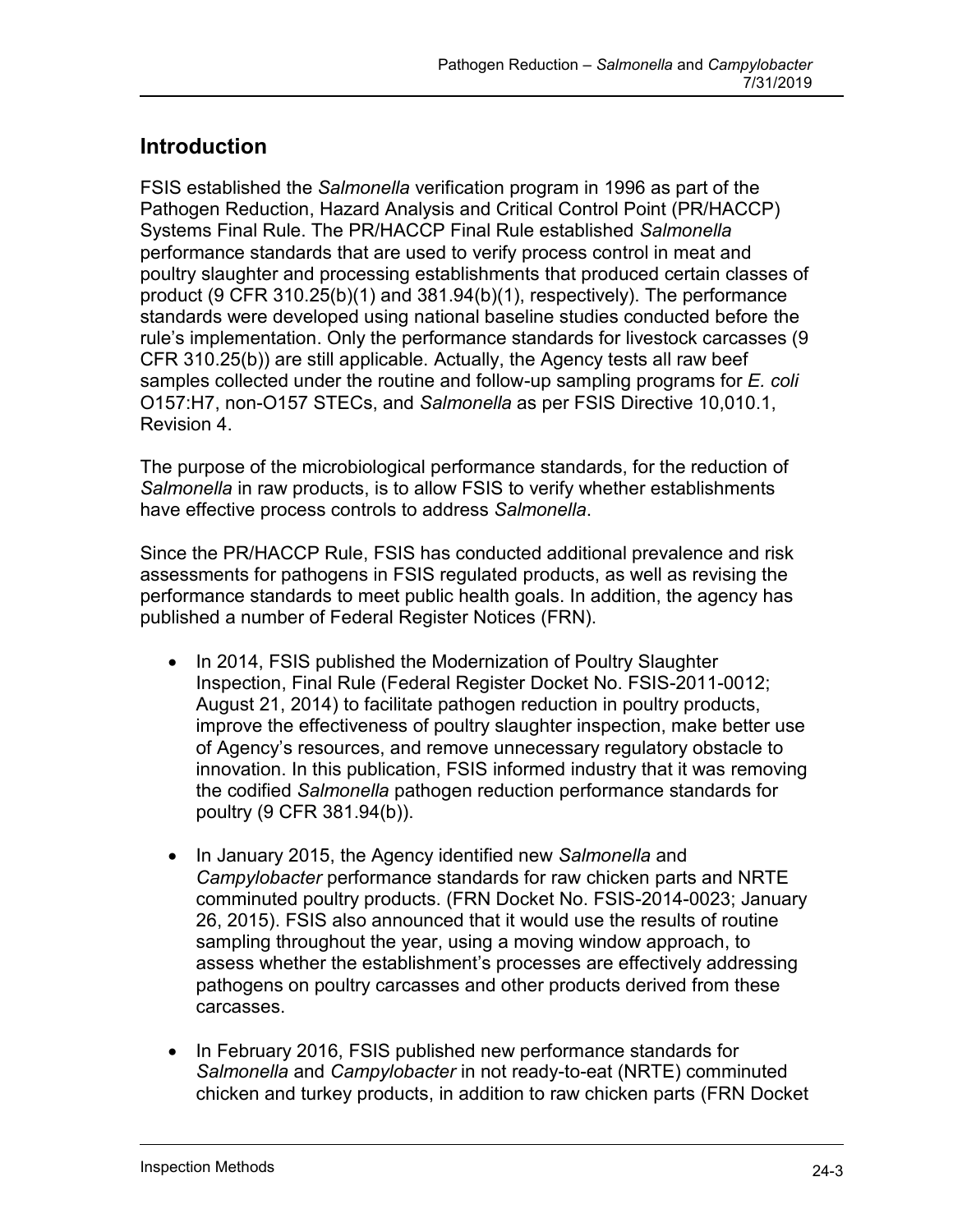that it would begin assessing whether establishments meet the pathogen No. FSIS-2014-0023; February 11, 2016). The Agency also announced reduction performance standards for *Salmonella/Campylobacter* in raw chicken parts and NRTE comminuted chicken and turkey products. Furthermore, FSIS reassessed the minimum number of samples to assess process control for broiler carcass.

 standards. The establishment's category status will be based on FSIS sampling results as part of the moving window. In addition, the agency subject to a pathogen reduction performance standard for *Salmonella* or • In November 2018, FSIS is revising the categorization and follow-up sampling procedures in relation to the pathogen reduction performance results during the 52-week window and will no longer include follow-up intends to use the revised categorization procedures for all establishments *Campylobacter*, including beef and pork establishments (in the future).

 FSIS originally selected *Salmonella* as the target organism because it is a most frequently reported cause of foodborne illness. According to the Centers commonly reported cause of foodborne illness and is present in all major species. The *Salmonella* genus includes over 2,300 serotypes. There are several *Salmonella* serotypes commonly associated with human illness, including *Salmonella* Enteritidis and *Salmonella* Typhimurium. *Salmonella* bacteria are the for Disease Control and Prevention (CDC), salmonellosis causes an estimated 1.4 million cases of food borne illness and more than 400 deaths annually in the United States.

 from the intestinal tract of poultry as well as in poultry products. *Campylobacter*  bacteria are the second most frequently reported cause of food borne illness, and *Campylobacter* species, specifically *C. jejuni* and *C. coli*, are most often isolated *Campylobacter jejuni* is the most common strain causing illness.

 to the skin). Contamination can be minimized with the use of proper sanitary slaughter and fabrication of the carcasses into parts and comminuted product. In *Salmonella* and *Campylobacter* contamination of raw poultry products occurs during slaughter operations, as well as during the live-animal rearing process (e.g., on-farm contamination can coat the exterior of the bird and remain attached dressing procedures and by the application of antimicrobial interventions during addition, if raw poultry is improperly handled during food preparation, *Salmonella*  and *Campylobacter* can cross-contaminate other foods or food contact surfaces.

*Salmonella* and *Campylobacter* can be transmitted to humans by eating foods contaminated with animal feces. The goal of the newly revised *Salmonella* and *Campylobacter* testing program is to protect the consumer from contaminated products by verifying that each establishment meets the new performance standards. Besides reporting individual *Salmonella* and *Campylobacter* sample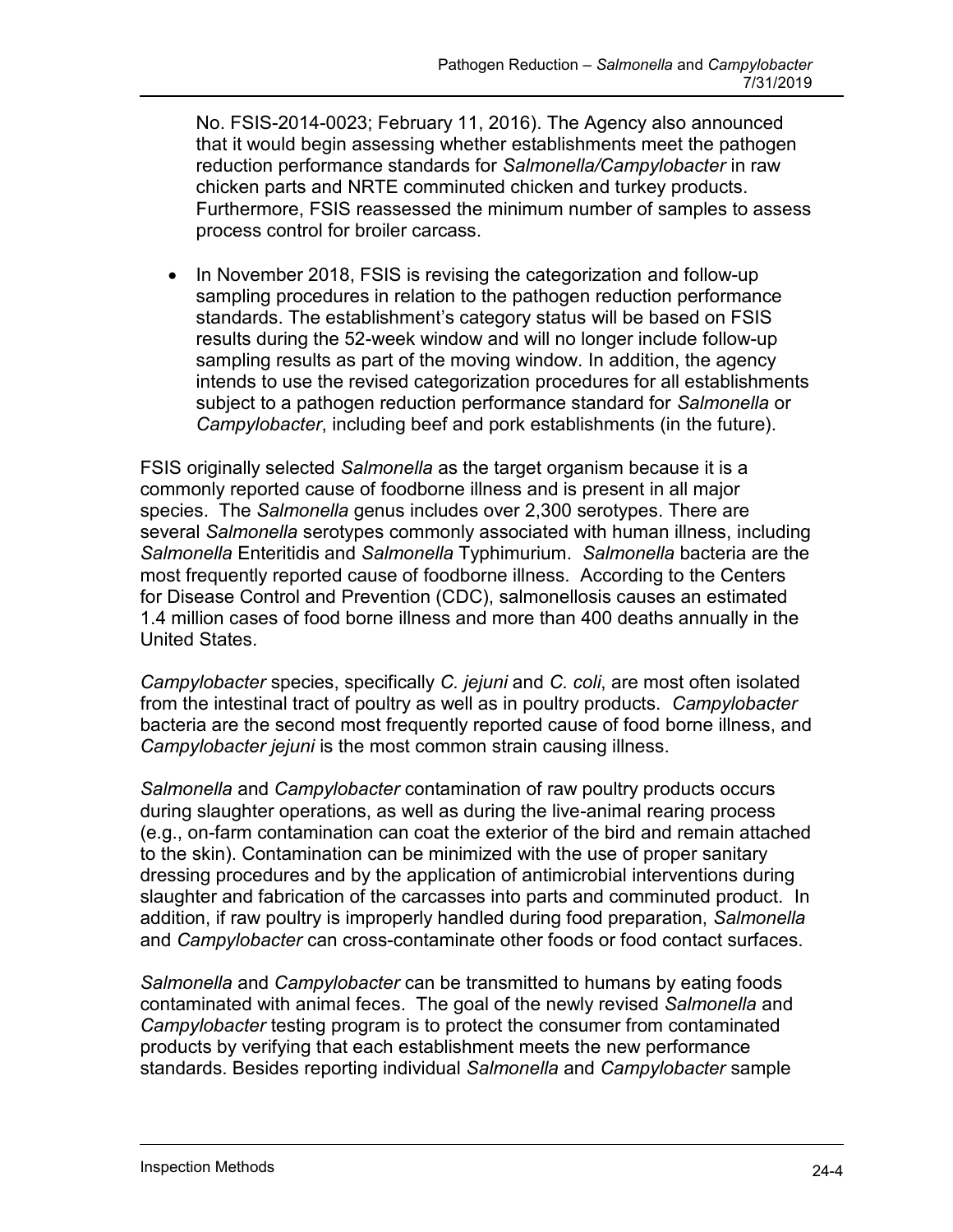results to establishments, FSIS posts nationwide *Salmonella* and *Campylobacter*  data on its website on a quarterly basis.

 In this module, we will focus our discussion on the *Salmonella* and *Campylobacter* testing program for poultry products.

### *Salmonella* **and** *Campylobacter* **Verification Testing – The Role of the Inspector**

 establishments by FSIS inspection program personnel (IPP). IPP will collect The *Salmonella* and *Campylobacter* verification sampling is conducted in samples using ongoing scheduled sampling (routine sampling) employing a moving window approach to assess process control for all *Salmonella* and *Campylobacter* performance standards.

It is important for the IPP in establishments slaughtering or producing raw intact or raw non-intact chicken and turkey products to update the establishment's Public Health Information System (PHIS) profile information as per FSIS Directive 5300.1, Revision 1 (2016). The Agency has made changes to the product group options in the PHIS establishment profile to identify establishments that produce specific types of raw intact and non-intact chicken and turkey products.

### **Poultry Products Eligible for Sampling**

IPP will collect the following poultry samples, using a moving window sampling approach, to be **analyzed for both** *Salmonella* **and C***ampylobacter* as described in Directive 10,250.1, and supplemental documents, as well as through the "IPP Help" menu under FSIS Application.

- Poultry carcasses
	- young chicken carcasses including broilers, fryers, roasters, and Cornish game hens, as described in 9CFR 381.170(a), and
	- young turkey carcasses
- NRTE ground and other comminuted poultry sampling program

 chicken or turkey product that has been processed to reduce the particle NRTE comminuted poultry is any non-breaded, non-battered, raw NRTE size, which may or may not contain added ingredients. NRTE comminuted poultry includes:

(1) ground (Ground product group category) – ground chicken or turkey for any purpose (e.g., packed for consumer or for any type of further processing); or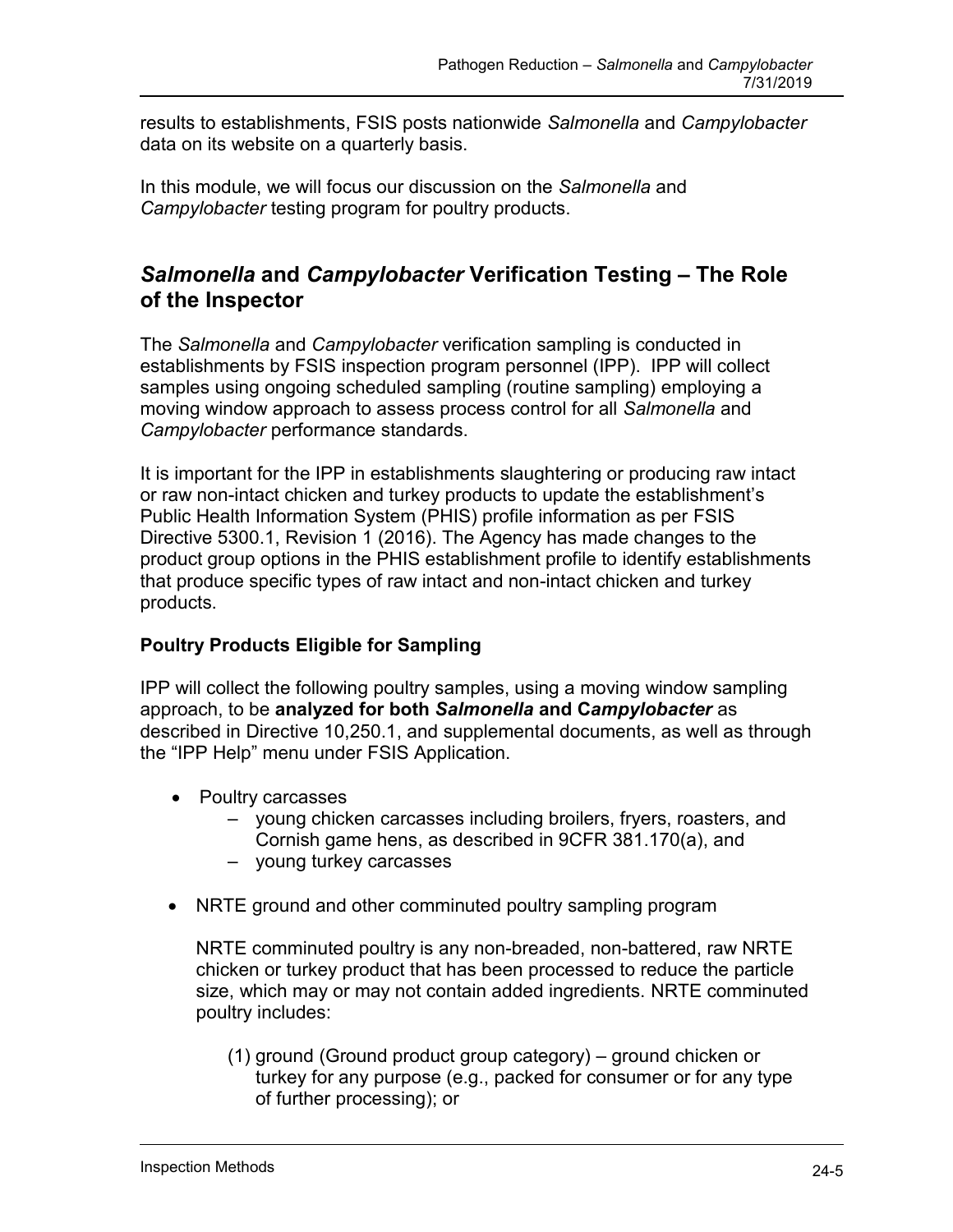- (2) mechanically separated (Mechanically Separated product group) mechanically separated chicken or turkey, as defined in 9 CFR 381.173; or
- products). These products include: (3) hand or mechanically deboned and further chopped, flaked, minced, or otherwise processed to reduce particle size. Chicken or turkey product, other than ground or mechanically separated falls under the "Other Comminuted" product group (sausage, patties, meatloaf, and other non-breaded and non-battered comminuted
	- NRTE comminuted chicken product may be derived from any age chicken, including young chickens (broilers, fryers, and roasters), fowl, capons, and roosters, as defined in 9 CFR 381.170(a)(1); and
	- – NRTE comminuted turkey product may be derived from any age turkey, including young turkeys, yearling turkeys, and old turkeys, as defined in 9 CFR 381.170(a)(2).

**Note:** These products include final (consumer-ready) products or intermediary product for further processing as NRTE product that are destined for sale as NRTE product for consumers.

 produced under a *religious exemption* and not bearing the mark of inspection. In addition, FSIS will be testing for *Salmonella* and *Campylobacter* on young produce less than 1,000 pounds per day. These samples are being collected **Note:** The Agency began collecting samples of young chickens carcasses chicken/turkey carcasses, as well as poultry products, from establishments that under different sampling project codes.

As explained in the January 2015 and February 2016 Federal Register Notices (Docket Number FSIS-2014-0023), FSIS began assessing whether establishments meet the pathogen reduction performance standards for *Salmonella* and *Campylobacter* in raw chicken parts. Furthermore, the Agency announced its plans to begin sampling additional raw chicken parts to gain additional information in the prevalence and the microbial characteristics of *Salmonella* and *Campylobacter* in those products (refer to the list of supplemental documents associated with Directive 10,250.1 and "IPP Help" menu under FSIS Applications).

 chicken parts (finished product) to be analyzed for *Salmonella* and • Raw Chicken Parts Sampling Program: instructs IPP to collect raw *Campylobacter*. Definitions are found in 9 CFR 381.170(b), Standards for kinds and classes, and for cuts of raw poultry. Eligible chicken parts for sample collection include: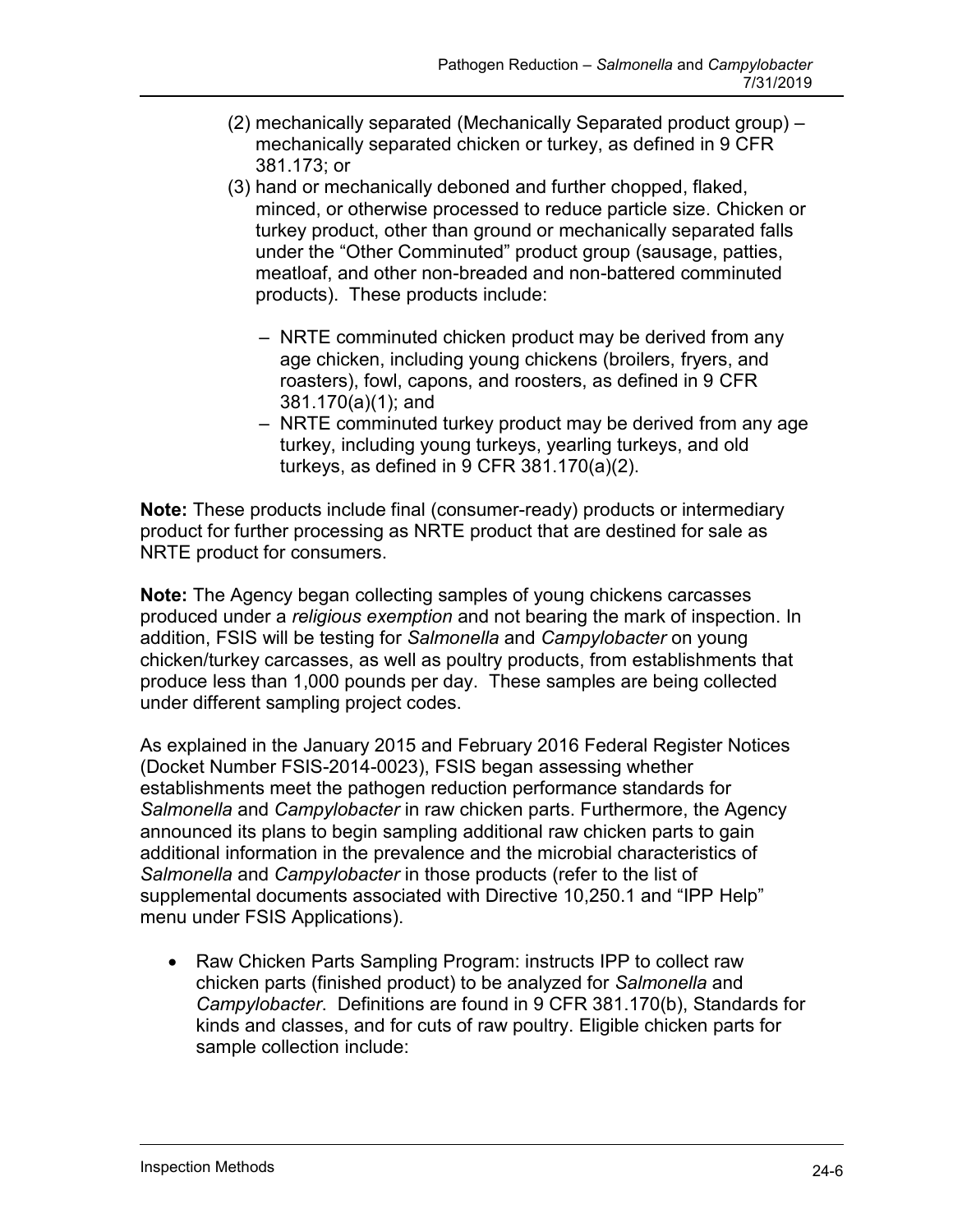- Legs: whole legs (no backbone attached), drumsticks, thighs, and cut up or portioned leg meat (3/4 inch larger in at least one dimension),
- Breasts: whole and half breasts (with or without ribs), boneless and skinless breasts, tenderloins and tenders, and cut up portioned breast meat (3/4 inch larger in at least one dimension), and
- Wings: whole wings (with or without the wing tip), mixed wing sections, drummettes, mid-sections (flats), wing tips, and boneless wings

**Note**: Chicken half carcasses and quarter carcasses are not eligible for collection under this sampling program.

 Other Raw Chicken Parts Sampling Project (ORCPS): IPP will be collecting other raw chicken parts subject to sampling include hearts, whole or split gizzards, livers, necks, and quarter or half carcasses, together with both of those that are intact and those that are non-intact. These types of products will be analyzed for *Salmonella* and *Campylobacter*. 9 CFR 381.170(b) sets the requirements for specific cuts of poultry. This topic will not be discussed further in this module; refer to "IPP Help" menu under FSIS Applications – Raw Poultry Sampling Project Guidance for more information.

### **Circumstances in Which Sampling is not Warranted**

When an establishment processes all its products into ready-to-eat (RTE) product or diverts all of its raw products (including NRTE comminuted poultry) to another federally inspected establishment for further processing into a RTE product, FSIS will exclude the establishment from the *Salmonella* verificationtesting program schedule, according to FSIS Directive 10,250.1 – Chapter VII.

 chicken production to another establishment that uses it to make a RTE product. For example, an establishment slaughters young chickens and produces NRTE ground chicken as one of its products. The establishment ships its entire ground In this example, IPP would not sample the ground chicken. However, if other raw products were produced from the carcasses, then the chicken carcasses would still be eligible for *Salmonella* sampling.

If an establishment states that the intended use of all product produced is RTE product, then IPP are to verify the intended use while performing the appropriate HACCP task. IPP are to verify, either by observing or by reviewing records, that the entire product is actually processed into RTE product in the establishment.

 another federally inspected establishment for further processing into RTE products, IPP are to verify this by reviewing the establishment's HACCP plan and If an establishment claims to move all products from a particular product class to hazard analysis for the intended use of the products. In addition, IPP are to verify that the establishment has procedures incorporated in its food safety system that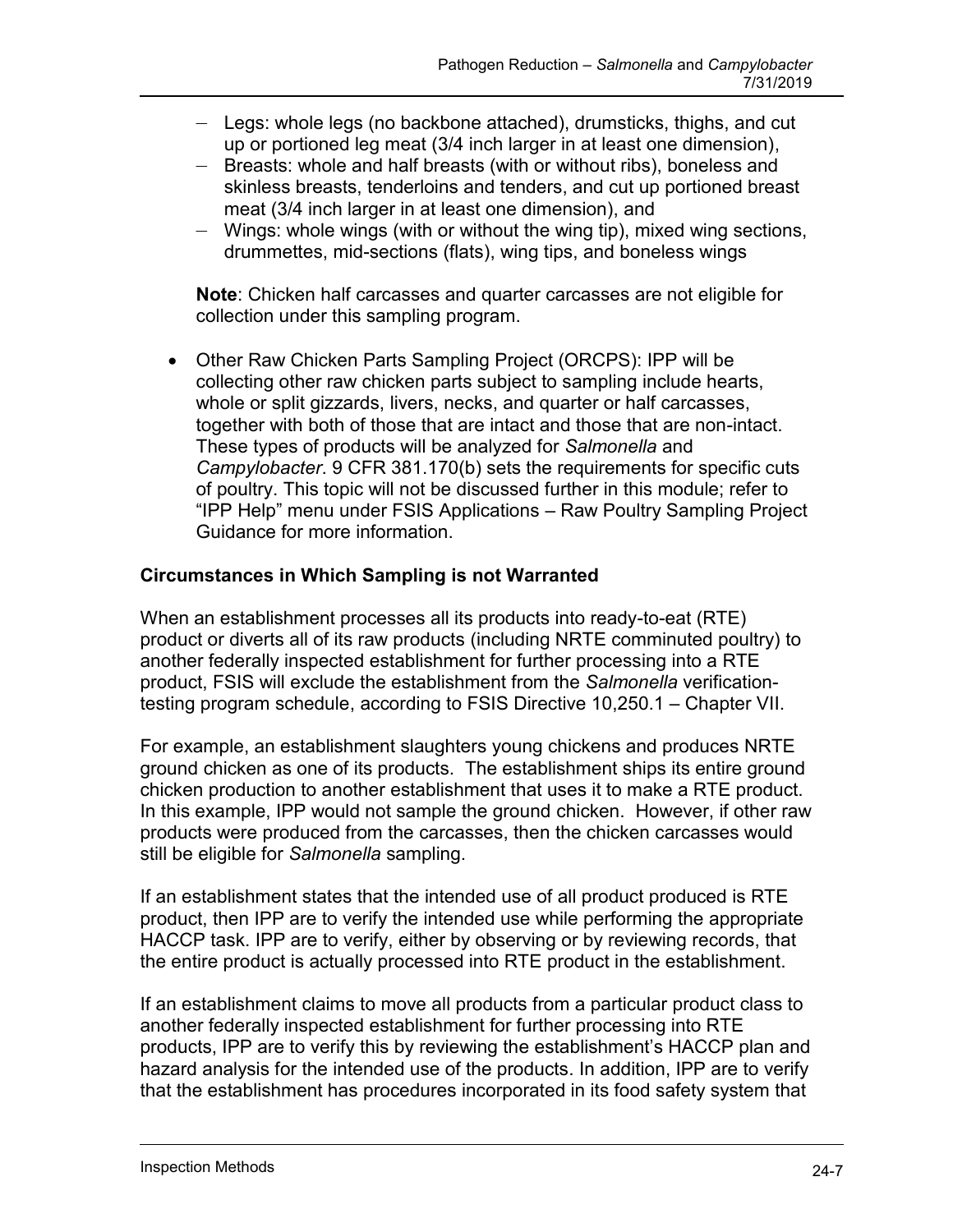effect the movement of all products from that product class to another federally inspected establishment at which the product is further processed into RTE product.

 If the establishment cannot produce sufficient documentation to demonstrate the assertion that the product is further processed into RTE product, then the product is still eligible for sampling under the verification-testing program.

 If IPP verify that the product in question meets one of the exclusion criteria above, then IPP are to follow the additional instructions in FSIS Directive 10,250.1 – Chapter VII.

 verification testing program. In this situation, the IPP is not to differentiate when taking the sample. In addition, IPP are to follow additional instructions When an establishment produces more than 1 lot of NRTE poultry product class (for example, ground chicken) and ships the product to different establishments that further process the poultry into RTE product, but one of the establishments produces NRTE products, the IPP are to sample product under the *Salmonella*  between the products going to the establishments producing the RTE products versus the products going to the establishments producing the NRTE product described in FSIS Directive 10,250.1 – Chapter VII, Section III.

## **The Performance Standards**

and Campylobacter samples. The *Salmonella* and *Campylobacter* performance standards apply to the establishment's overall process control, not to individual products. Products are not tested to determine their disposition, but rather to measure the effectiveness of the slaughter and grinding process in limiting contamination. Establishments do not have to hold product or recall product based on results of the *Salmonella* 

 performance standard verification samples are taken as part of a moving window given the fixed timeframe of one year (52 weeks) for which an establishment has FSIS replaced its existing *Salmonella* sampling set-approach with a routine sampling approach for *ALL* FSIS-regulated products subject for *Salmonella* and *Campylobacter* verification testing. This includes broiler and turkey carcasses, chicken parts, and NRTE comminuted poultry. *Salmonella* and *Campylobacter*  and the results are used to determine if an establishment is meeting the performance standard on a continuous basis. When assessing process control under a moving window approach, FSIS intends to evaluate, over a certain period of time, a number of sequential results from a single establishment. Thus, been sampled, FSIS would assess the first moving window by evaluating the number of samples taken within the 52-week period. Subsequently, every week the 52-week period moves up one week adding a new week's testing result and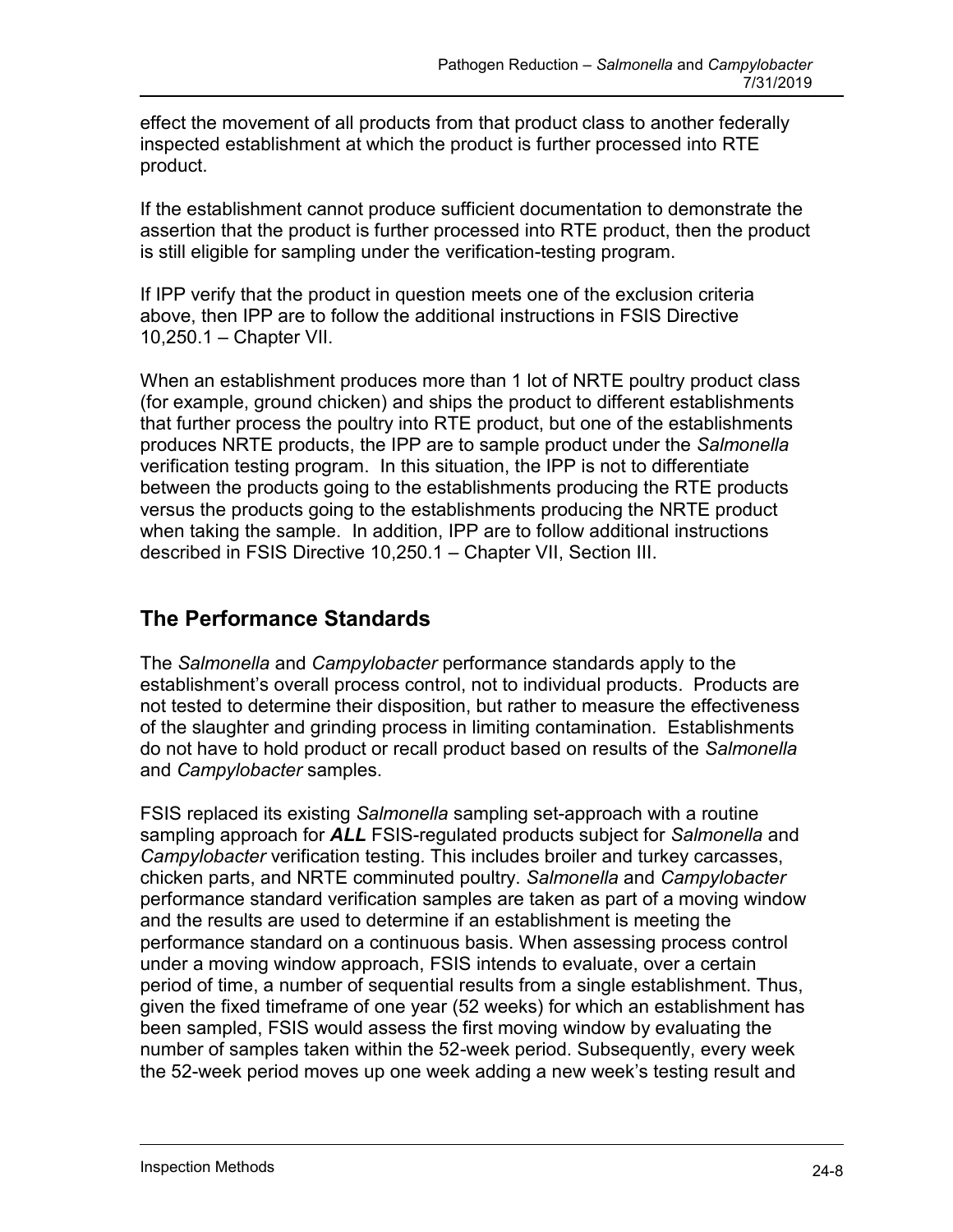removing the oldest week's results (refer to the "Moving Window for Analysis of Testing Results" diagram).





 among 52 samples. When the next sample is taken (week 53, in this example), the moving window would shift forward the fixed timeframe of one year (52 weeks); that is, the original week 1 (and the original first sample) is excluded, As an example, if an establishment has five *Salmonella* positives within 52 samples (one sample per week for a year), then the establishment passed the performance standard if the performance standard allows five positive samples while the most recent week is included in the new 52-week moving window. This shifting is repeated with each new week, and allows FSIS to continuously assess the process control of an establishment.

 number of positives results allowed in the moving window before the The chart below shows the maximum acceptable percent positive results or establishment fails to meet the performance standard. In addition, FSIS will attempt to collect at least a minimum number of samples outlined in the chart below per year in order to assess process control in all establishments subject to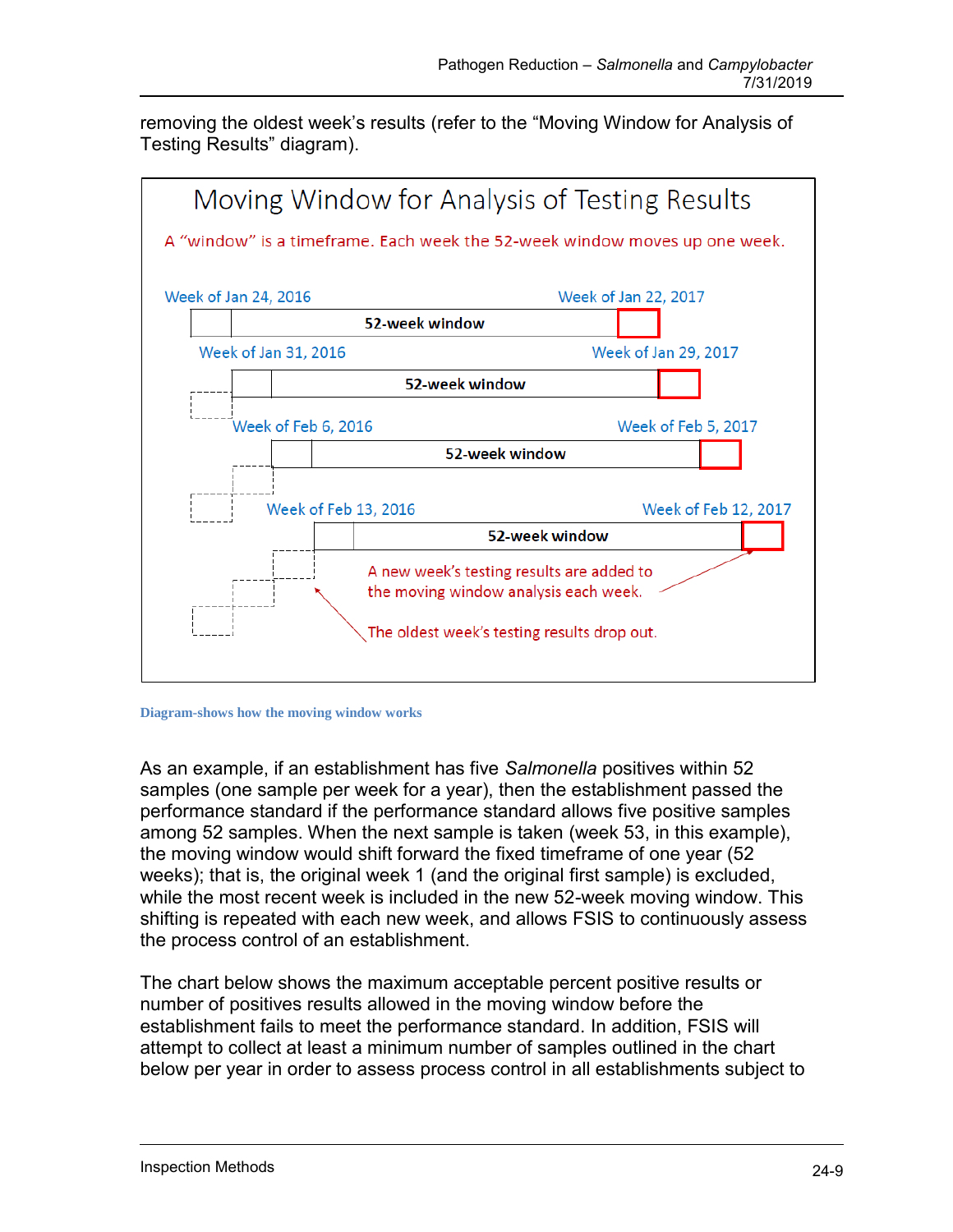the performance standards. A test is considered positive when any *Salmonella*  or *Campylobacter* organisms are found.

| Product                                | <b>Maximum Acceptable %</b><br><b>Positive</b> |                    | <b>Performance Standard</b> |                    |                   | Minimum # of<br><b>Samples to Assess</b><br><b>Proc. Control</b> |
|----------------------------------------|------------------------------------------------|--------------------|-----------------------------|--------------------|-------------------|------------------------------------------------------------------|
|                                        | Salmonella                                     | Campylo-<br>bacter | Salmonella                  | Campylo-<br>bacter | <b>Salmonella</b> | Campylo-<br>bacter                                               |
| <b>Broiler</b><br>Carcass <sup>1</sup> | 9.8                                            | 15.7               | 5 of 51                     | 8 of 51            | 11                | 10                                                               |
| Turkey<br>Carcass <sup>1</sup>         | 7.1                                            | 5.4                | 4 of 56                     | 3 of 56            | 14                | 19                                                               |
| Comminuted<br>Chicken <sup>2</sup>     | 25.0                                           | 1.9                | 13 of 52                    | 1 of 52            | 10                | 52                                                               |
| Comminuted<br>Turkey $2$               | 13.5                                           | 1.9                | 7 of 52                     | 1 of 52            | 10                | 52                                                               |
| Chicken<br>Parts <sup>3</sup>          | 15.4                                           | 7.7                | 8 of 52                     | 4 of 52            | 10                | 13                                                               |

#### *Salmonella/Campylobacter* **Performance Standards for Poultry**

1 The maximum acceptable percent positive for *Salmonella* and *Campylobacter* under the performance standards for young chicken and turkey carcasses is published in the FRN Docket No. FSIS 2014-0023 (2015).

 $2$  New performance standards published in the FRN Docket No. FSIS-2014-0023 (2016) using the larger 325 g analytical portion.

3 New performance standards published in the FRN Docket No. FSIS-2014-0023 (2016) using the 4 lb. sample.

 results in place of the performance standards for young chickens (as broilers) **Note:** The new *Salmonella* performance standards are to be applied to sample and ground chicken and ground turkey codified in 9 CFR 381.94(b).

 establishments producing products with performance standards measured in 52 *Salmonella* in raw chicken parts is eight positives out of 52 samples. Assuming For highest-volume establishments, FSIS expects to collect 52 samples within the 52-week moving window. In this case, to assess process control (at samples), one need only to count the number of positives test results within the 52-week moving window. For example, the proposed performance standard for that 52 samples were collected from the establishment within a 52-week moving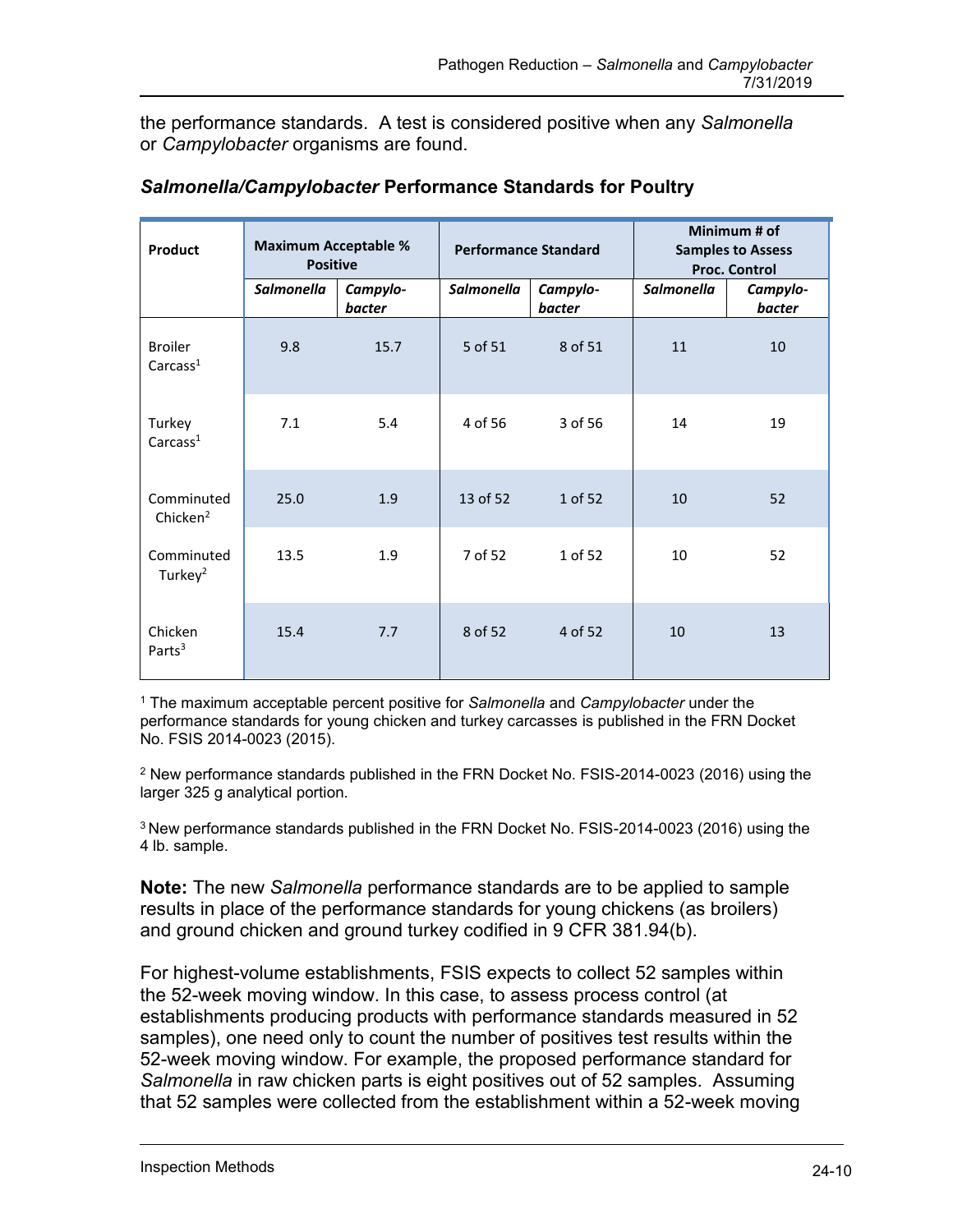window, if the establishment has eight or fewer *Salmonella* positives within that 52-week timeframe, then it would pass the performance standard. If, on the other hand, the establishment has nine or more *Salmonella* positives within that same 52-week timeframe, then it would **fail** the performance standard.

 performance (as percent positive) based on the number of samples collected and small establishment producing raw chicken parts is sampled fewer than 52 times be the numerator. This gives the establishment a percent positive of 11.5 ((3  $\div$  15.4, the acceptable percent positive for the performance standard for To assess process control in establishments that FSIS samples less often than weekly (i.e., lower volume establishments), FSIS will assess establishment positive results within the 52-week moving window. To illustrate this point, if a in the 52-week moving window, only 26 times, for example, with three of those samples testing positive for *Salmonella*, 26 will be the denominator while three 26) X 100 = 11.5%). In this example, the resulting percent positive is less than *Salmonella* in raw chicken parts. As such, the establishment would pass the performance standard.

 samples are found to exceed the maximum allowed percent positive during a 52- In conclusion, establishments fail to meet the standards when verification week analysis period (moving window).

# **Sampling Procedure**

 produces more than one product type (chicken carcasses, chicken parts, and NRTE comminuted chicken) that is eligible for sampling, then all of those The purpose of the *Salmonella* and *Campylobacter* verification-sampling program is to verify the establishment's process control for *all applicable products*. All eligible products produced at an establishment will be scheduled for sampling during the month under routine sampling. For example, if an establishment products will be scheduled for sampling during the month.

 If an establishment produces eligible product on more than one shift, IPP are to samples have been taken and analyzed as part of the moving window. IPP are to instruction on how to collect the samples). collect samples from different shifts for each sampling task so that all shifts are represented during routine sampling. IPP will collect a sample of product, using a random method, at an unannounced time for each sampling task, until enough collect samples in accordance with the step-by-step directions found in FSIS Directive 10,250.1 and supplemental documents, including applicable FSIS notices for all product classes including young chicken and turkey carcasses. Attachment 1 in this module gives an overview of the procedures for collecting samples as per FSIS Directive 10,250.1 (refer to the directive for detail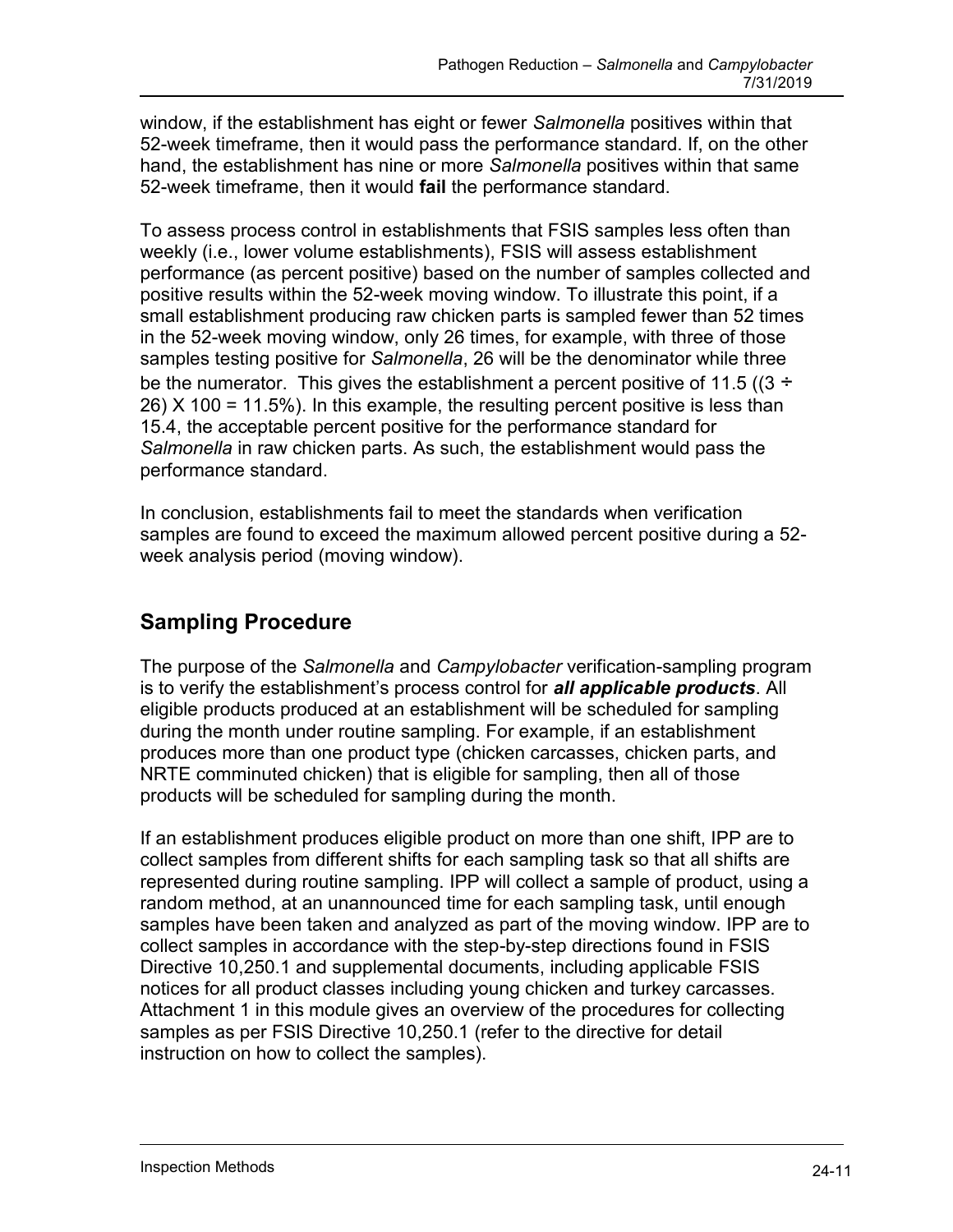**Note:** "Random" refers to the time the samples are selected, not to when the carcass is removed from the line and the date is the day the carcass is sponged sponging or rinsing is initiated or completed. Random sampling may include the use of random number tables, drawing cards, or using computer generated random numbers. For example, the time entered for collection is when the or rinsed.

*Salmonella* and *Campylobacter* verification sampling is a *directed* sampling task.<br>Taking into account risk factors including production volume and past establishment testing performance (i.e., positive *Salmonella* and *Campylobacter*  test results), FSIS will establish the sampling frequency accordingly for a particular establishment. The Public Health Information System (PHIS) displays sampling tasks on the establishment task list for the sampling programs that apply to the establishment. The following are sampling project codes for the *Salmonella* sampling programs. Follow instructions outlined in the directive, supplemental documentations and guidelines.

- The HC CH COM 01 (for chicken) and HC TU COM01 (for turkey) sampling codes correspond to products in the "Ground Product" and "Other Comminuted" product groups by randomly selecting from available eligible raw ground and other comminuted (but not mechanically separated) products.
- to young chicken and turkey carcasses, respectively, to reflect the moving • The HC CH CARC01 and HC TU CARC01 sampling code corresponds window approach.
- The HC CPT LBW01 sampling code is used to collect samples at establishments producing chicken parts.

 the questionnaire. IPP schedule verification-sampling tasks following the IPP document the completion of the sampling task in PHIS including completing instructions in FSIS Directive 13,000.1 and perform the sampling tasks following the instructions in FSIS Directive 13,000.2.

### **Sampling Method**

The specific sampling methodologies for the product classes to be sampled are explained in detail in FSIS Directive 10,250.1, supplemental documents and applicable FSIS notices.

including published FSIS notices. IPP collect samples using a carcass sponge swab, a whole bird rinse, or taking a specific amount of ground/comminuted product using the sampling technique as described in FSIS Directive 10,250.1, supplemental documents and guidelines, including published FSIS notices.<br>Inspection Methods 24-12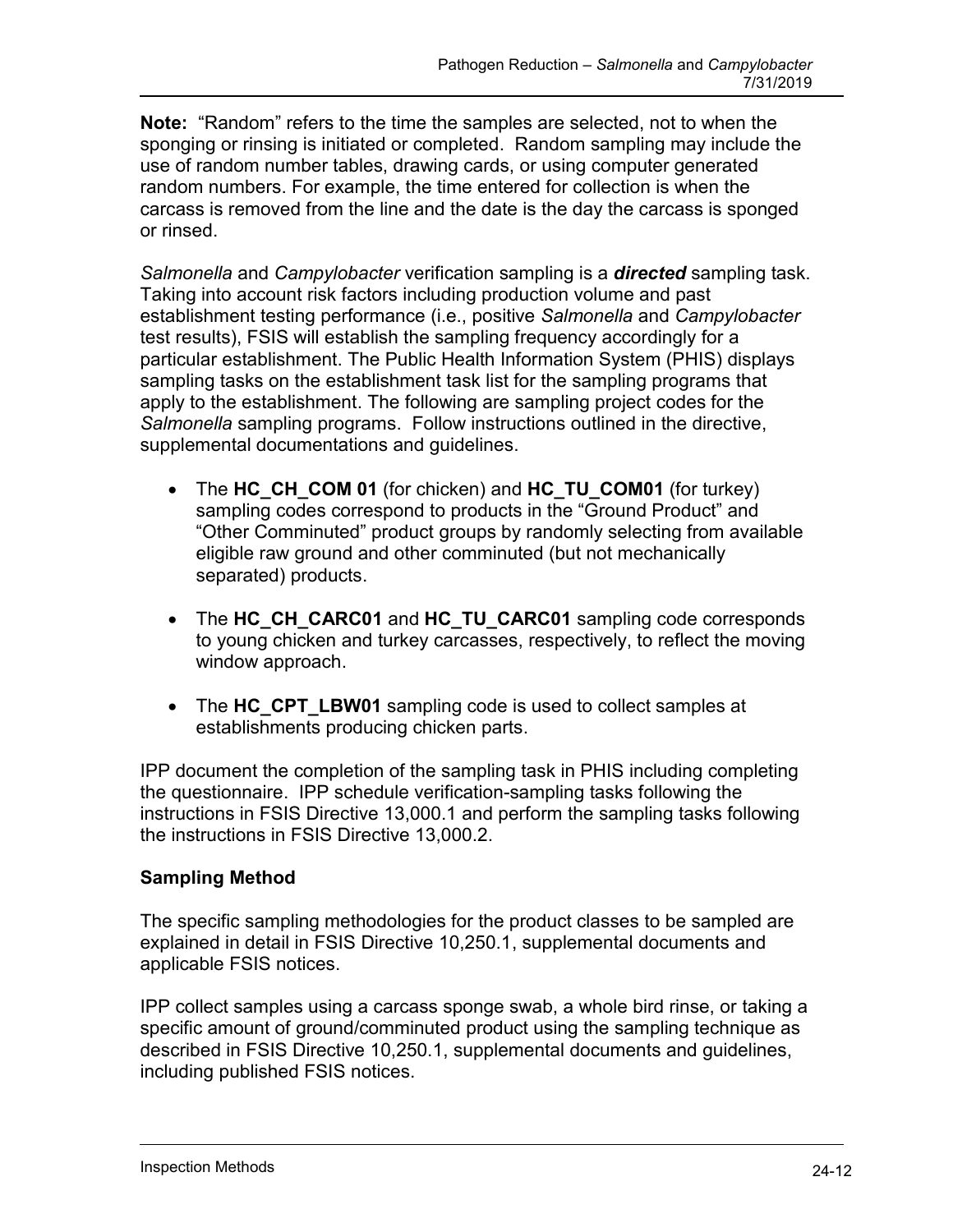Turkey carcasses are sampled using a sponge sample technique. Sponge sampling of turkey carcasses uses two sponges, one that is analyzed for *Salmonella* and the other for *Campylobacter*. Sponge sample sites are to the left and right of the back and thigh as per instructions delineated in the directive.

 Chicken carcasses are sampled using whole bird rinses; IPP are to collect 100 ml of rinsate.

 **Note:** For poultry carcasses, at the post-chill sampling location**,** IPP are to allow drip time to prevent dilution of the sample. determine a random time at which the carcass will reach the end of the drip line or the equivalent point in air-chill systems. IPP are to randomly select a poultry carcass from the post-chill area (after all interventions have taken place) and to

 Chicken parts are sampled by collecting approximately 120 ml of rinsate from 4 lbs. ± 10% of the eligible raw chicken parts.

 final package) by the IPP under the appropriate sampling project code is as The amount of ground product collected (final package or aseptically when not in follows:

 product to fill the two provided Whirl-Pak bags up to the fill-line indicated pounds. This larger sample size will provide consistency as the Agency NRTE comminuted poultry products are sampled by collecting sufficient on each bag, following the instructions as described in the "IPP Help" menu (FSIS Applications) - Raw Poultry Sampling Project Guidance. The total weight of the two bags of samples should be approximately two moves toward analyzing each sample for both pathogens.

 *all* eligible products produced will be scheduled for sampling during the month In establishments that produce more than one type of product subject to testing, under routine sampling.

### **Additional Sampling Directions**

supplies are available prior to the start of each sampling task. The Inspector-in-Charge (IIC) at establishments subject to *Salmonella* and *Campylobacter* verification testing should ensure that adequate sampling

IPP are to notify official establishment management just before collecting a routine *Salmonella* or *Campylobacter* sample.

IPP are to schedule the directed sampling tasks on the task calendar (refer to Sample Management Module, section "Scheduling and Submitting a Directed Lab Sample") and collect a sample the day the product class is produced.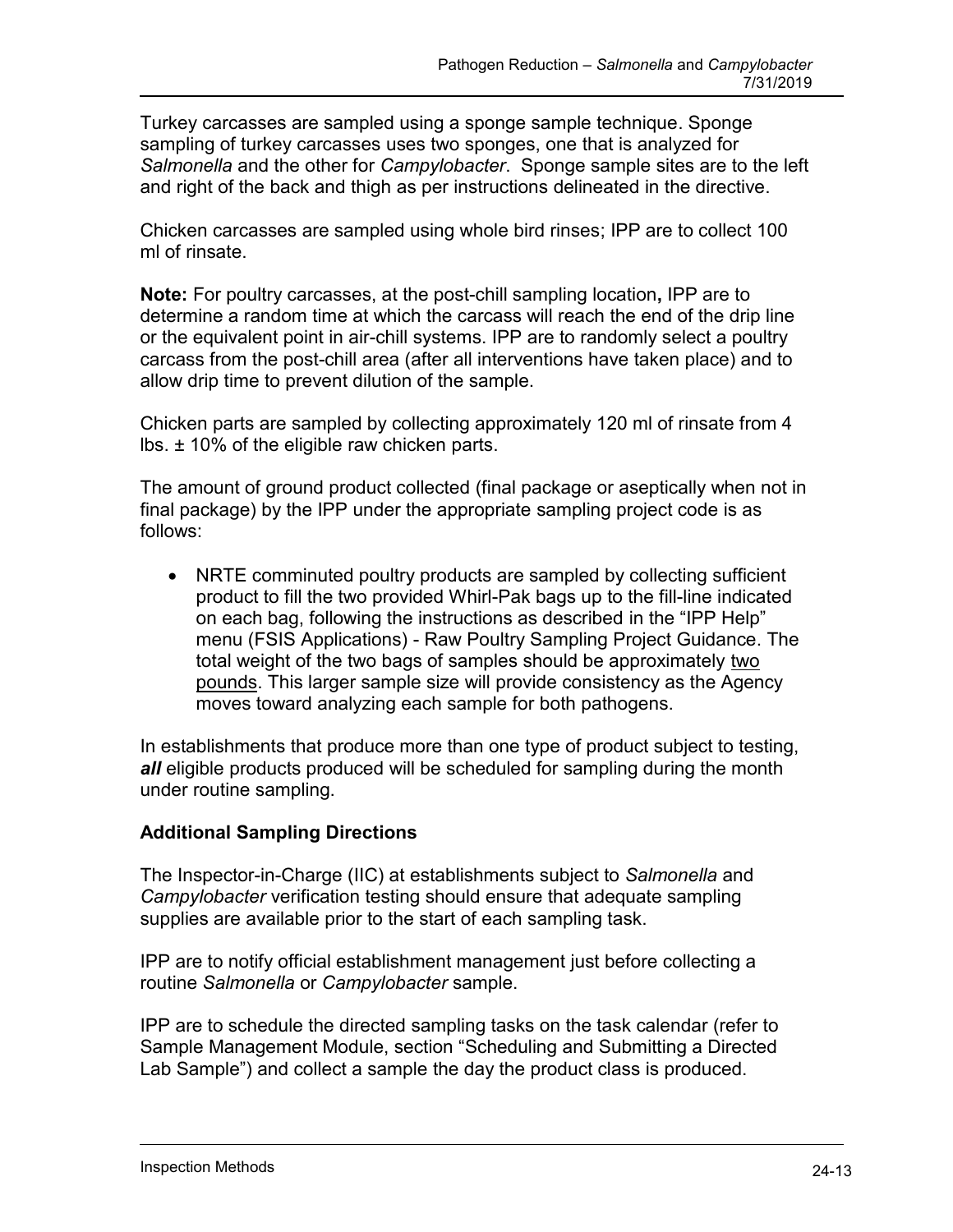Once the IPP has scheduled the sampling task with the laboratory assignment, using the PHIS Laboratory Capacity Reservation System in the Task Calendar, then the IPP can proceed to collect the sample. The IPP may choose to print a the end of this module). Some information is already pre-printed in the Collection project code, and sample source. draft copy of the "Sample Analysis Request" form to use as a reference during sample collection and to document product information (refer to Attachment 2 at and Animal Information data fields of the sampling form, such as sample form ID,

 Sample Collection" required data entry fields related to the producer name and **Note:** When entering information into PHIS for carcass-based *Salmonella* or *Campylobacter* sample collection (chicken whole bird rinses or turkey carcass swabs), IPP are to enter "N/A" (for Not Applicable) into all "Sample Managementaddress. Samples should not be frozen and should be kept secure at all times. Sample boxes should never be stored near heaters or areas exposed to excessive heat. Cool the shipping container the day before collecting the sample. The laboratory will discard rinse samples that arrive above  $50^{\circ}$ F or below  $32^{\circ}$ F. It is critical that refrigerated sample temperature is maintained during collection and shipment.

 (as indicated above) on the sampling form, submit the sample form through Directive 13,000.2 and the Sample Management module of this training. **Be**  the Office of Planning, Analysis and Risk Management (OPARM) tracks the data receive an alert on the PHIS Inspector home page when an FSIS sample result is When a sample is collected, IPP are to enter the data requested in the data fields PHIS, print and sign the form, pack and ship the sample as described in PHIS **careful** to send the sample to the appropriate laboratory as identified on the sample form; otherwise, it will be discarded. The lab analyzes the samples and and results. IPP receive laboratory-testing results when they are posted in LIMS-Direct and in the establishment's home page in PHIS for both pathogens. IPP positive.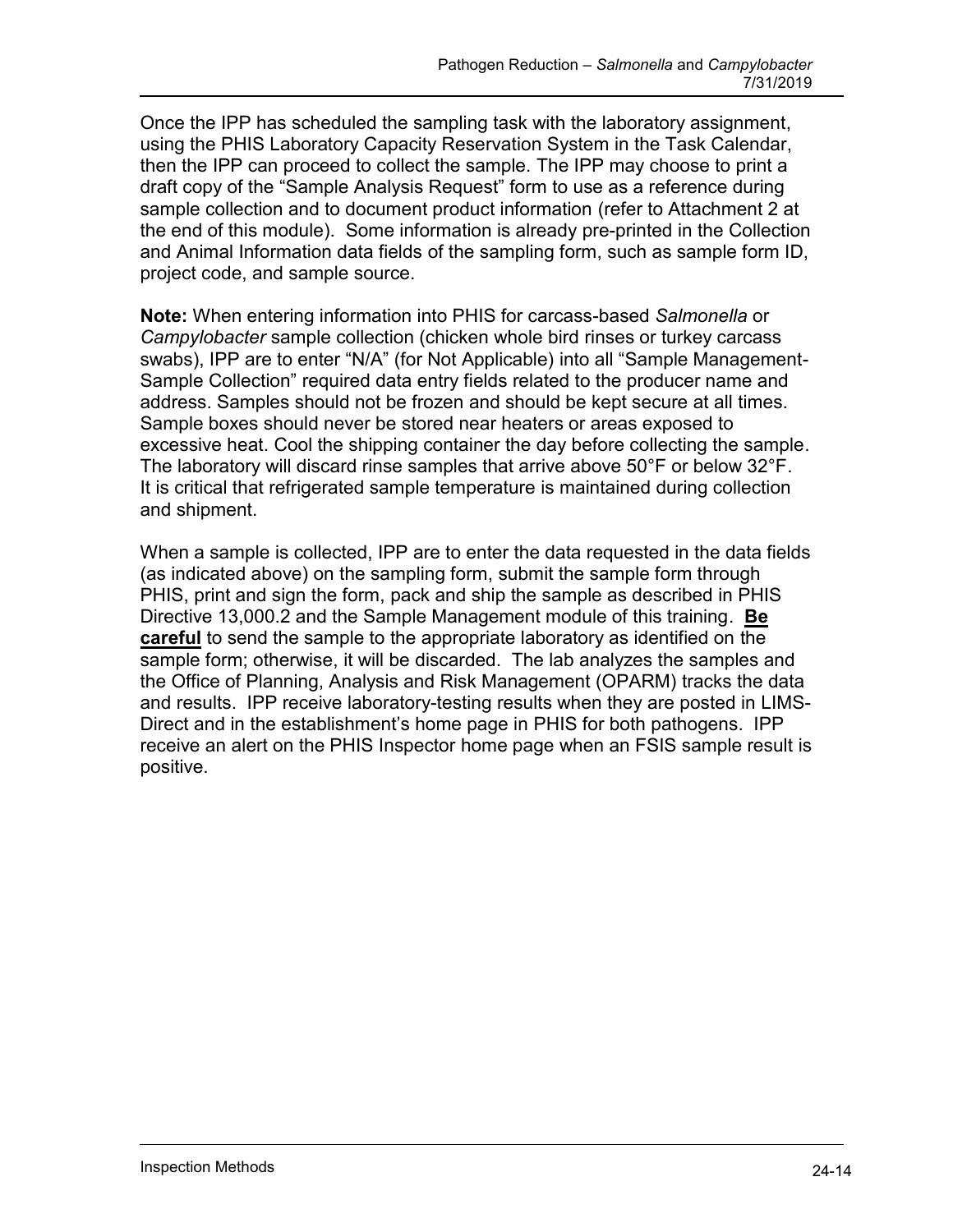### **Workshop 1:** *Salmonella* **and** *Campylobacter Performance Standards*

 1. Select from the list below the species and types of product eligible for testing under the *Campylobacter* performance standards.

| Beef carcasses    | Ground chicken |
|-------------------|----------------|
| Chicken carcasses | Ground pork    |

- Duck carcasses **Exercises Constanting Constanting Constanting Constanting Constanting Constanting Constanting Constanting Constanting Constanting Constanting Constanting Constanting Constanting Constanting Constanting Co**
- \_\_\_\_ Equine carcasses \_\_\_\_ Sheep carcasses
- \_\_\_\_ Geese carcasses \_\_\_\_ Swine carcasses
	- \_\_\_\_ Goat carcasses \_\_\_\_ Turkey carcasses
- **Ground beef** Chicken parts
- 2. True or False:
- Each sample collected in a young chicken or turkey slaughter establishment under the moving window approach will be analyzed for **both** *Salmonella* and C*ampylobacter.*
- When an establishment processes all of its raw product into RTE products, FSIS will collect samples from the raw product that the establishment produces to be analyzed for the *Salmonella.*
- FSIS uses a moving window to assess process control or to assess whether the establishment is meeting the *Salmonella* and/or *Campylobacter* performance standards.

An establishment that produces young chicken carcasses can have no more than 5 positive results for *Salmonella* in a 51 sample-moving window to meet the performance standard.

# **Defining Categories**

 *Salmonella* and *Campylobacter* performance standards (i.e., the maximum passes. If the sample results in the moving window exceed the maximum percent If the sample under the routine *Salmonella* verification sampling meets the acceptable percent positive allowed under the moving window approach), it positive allowed, the establishment has not met the performance standard.

FSIS uses categories in evaluating an establishment's level of process control and for scheduling *Salmonella and Campylobacter* performance standard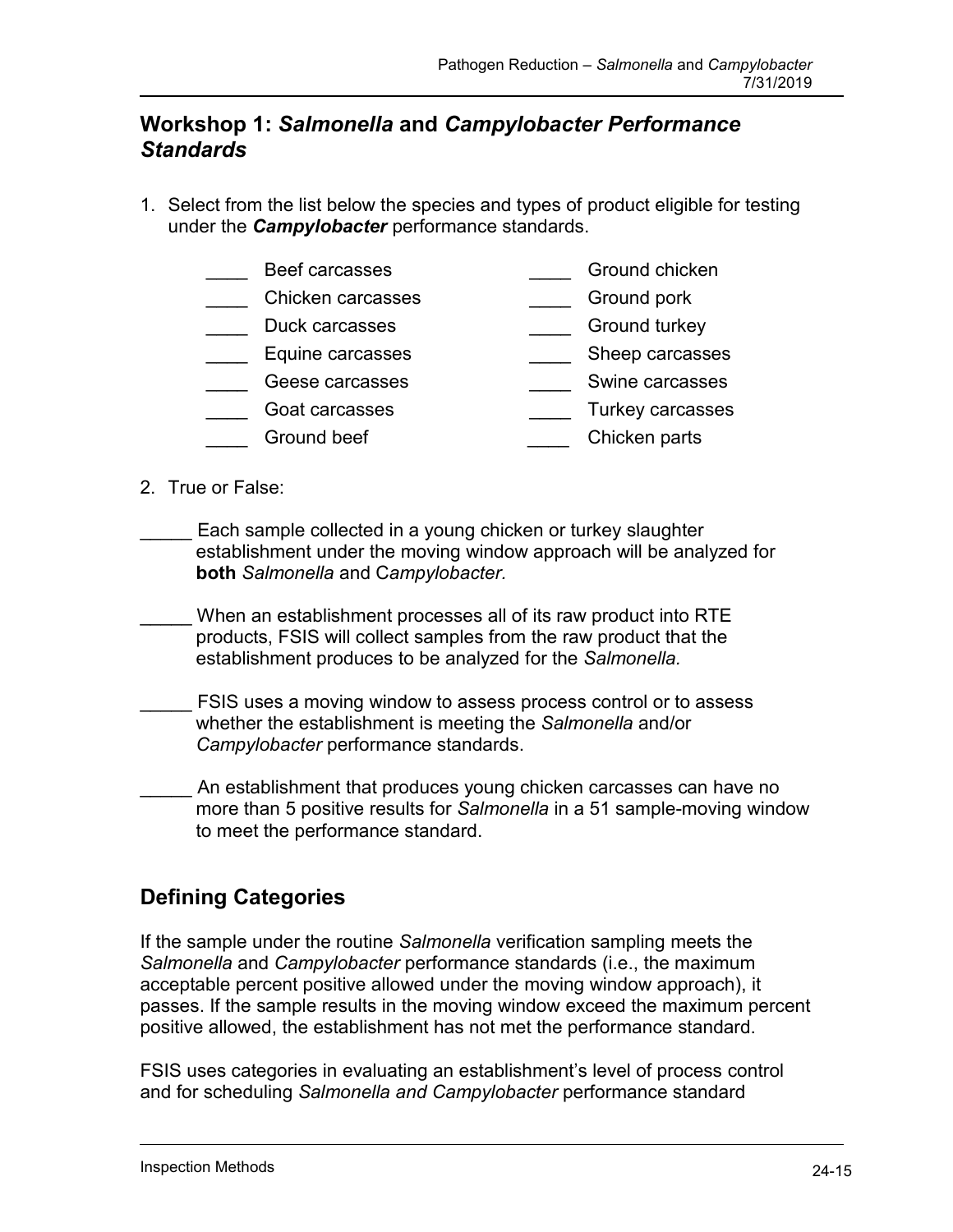verification testing. For all products sampled under routine *Salmonella*  verification sampling, FSIS has recently modified its process control category classification system as follows:

 achieved 50 percent or less of the maximum allowable percent positive during **Category 1 – Consistent Process Control:** Establishments that have the most recent completed 52-week moving window.

**Category 2 – Variable Process Control:** Establishments that meet the maximum allowable percent positive but have results greater than 50 percent of the maximum allowable percent positive during the most recent completed 52-week moving window.

**Category 3 – Highly Variable Process Control:** Establishments that have exceeded the maximum allowable percent positive during the most recent completed 52-week moving window.

**Note:** FSIS is not currently assessing the *Campylobacter* performance standards because is in the process of revising the performance standards in raw poultry products. The agency will not be taking any further action concerning to the sampling results until the new *Campylobacter* performance standards are in place.

**Note:** OPARM handles the data analysis and reporting; it also determines the official establishment category.

FSIS will be posting and updating category status on the FSIS website using the revised categorization procedures on a monthly basis.

[http://www.fsis.usda.gov/wps/portal/fsis/topics/data-collection-and](http://www.fsis.usda.gov/wps/portal/fsis/topics/data-collection-and-reports/microbiology/salmonella-verification-testing-program)[reports/microbiology/salmonella-verification-testing-program/](http://www.fsis.usda.gov/wps/portal/fsis/topics/data-collection-and-reports/microbiology/salmonella-verification-testing-program).

 The Agency also post aggregate reports showing the categories 1/2/3 distribution for each relevant product class subject to FSIS *Salmonella* testing, as applicable. FSIS has temporarily discontinue posting *Campylobacter* aggregate category results on the FSIS website until further notice.

- FSIS continue to post individual establishment reports for chicken and turkey slaughter establishments showing category distribution for current performance standards for poultry products produced.
- FSIS will also continue providing aggregate sampling results (not individual establishments) relative to process control for establishments producing young chicken or turkey carcasses, raw chicken parts, or NRTE comminuted chicken and turkey products.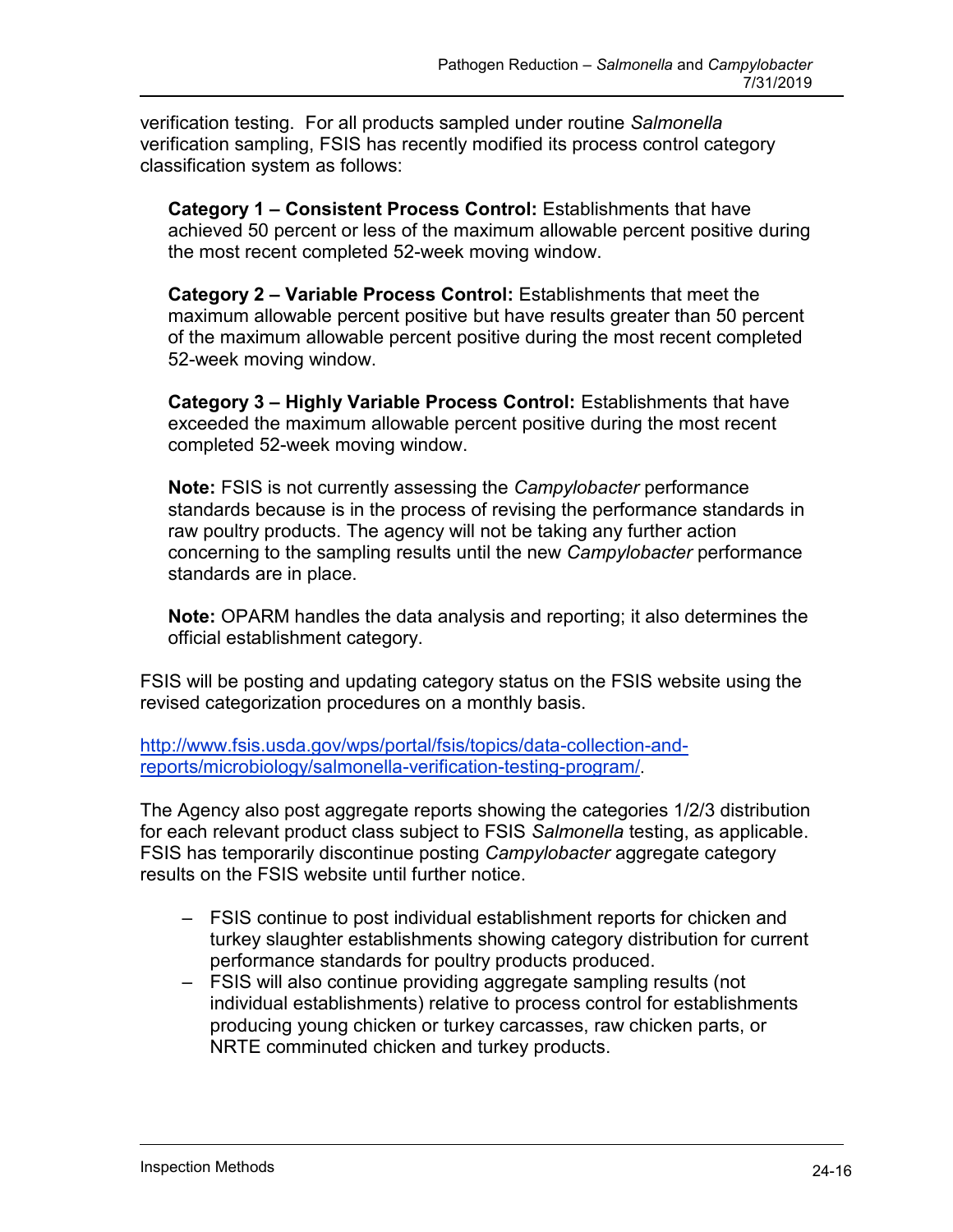# **Agency's Actions**

As per recently published instructions (FSIS Notices 18-18 and 32-18), when an establishment is assigned to Category 2 or 3, IPP are to do the following:

- failing the performance standard; document the discussion in an MOI • For Category 2 – IPP and supervisors will receive an alert entitled, "Warning: Product Exceed One Half of Performance Standard", through the PHIS dashboard. During the next weekly meeting, IPP will discuss with plant management that the results indicate variable control of *Salmonella,* as well as advise the establishment to make changes to avoid following instructions, as per published policy (Notice 18-18).
- to Meet a *Salmonella* Performance Standard", through the PHIS management the failure to meet the *Salmonella* performance standard and that FSIS will be collecting follow-up samples; document in an MOI • For Category 3 – IPP and supervisors will receive an alert entitled, "Failure dashboard. During the next weekly meeting, IPP will discuss with plant (Notice 32-18). In addition, IPP are to determine if:
	- corrective actions have been identified and implemented as written, as per 9 CFR 417.3
	- establishment has reassessed its HACCP system and modified its HACCP plan, including supporting documentation (417.3(b) and 381.65(g))

 of positive samples within a specified timeframe exceeds the maximum FSIS will conduct follow-up samples and will only be scheduled for those raw poultry products subject to *Salmonella* performance standards (i.e., the number acceptable for that product class); these aforementioned samples will be analyzed for both *Salmonella* and *Campylobacter*, where applicable (Notice 11- 18).

 IPP will receive a "New Follow-up Sampling Task" alert through the PHIS dashboard approximately 30 days after the Category 3 alert.

The follow-up samples will be assigned for raw poultry carcasses, chicken parts, and NRTE comminuted poultry products under the project codes below.

F CH CARC01 (for young chicken carcasses) F\_TU\_CARC01 (for young turkey carcasses) F\_CPT\_LBW01 (for raw chicken parts) F\_CH\_COM01 (for NRTE comminuted chicken product) F\_TU\_COM01 (for NRTE comminuted turkey product)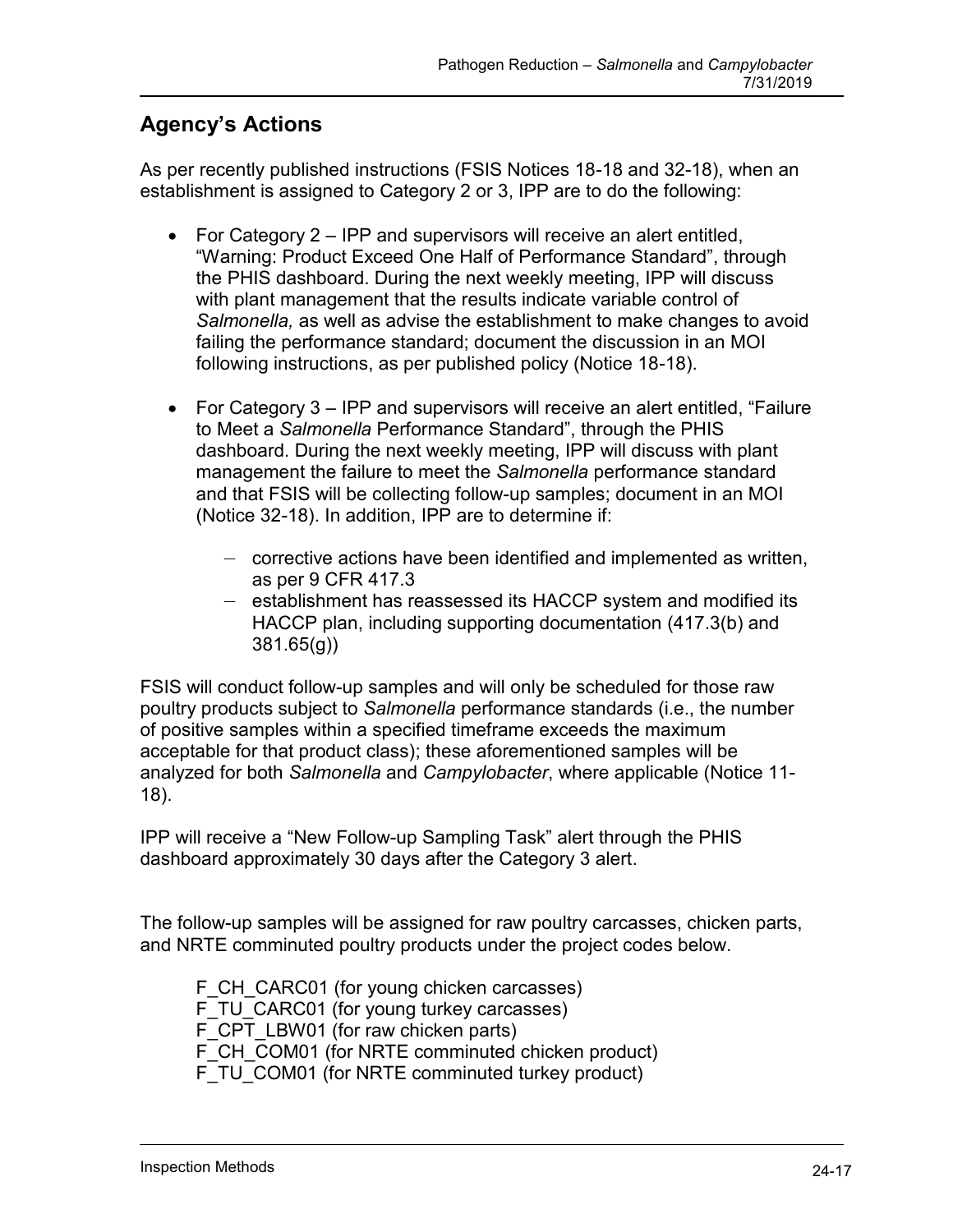**Note:** At this time, FSIS will not implement follow-up sampling in establishments that do not meet the *Campylobacte*r performance standard in raw chicken parts or NRTE comminuted poultry products.

 the size and production volume of the establishment. IPP are to collect one Specifically, either 16 or eight follow-up samples will be collected depending on follow-up sample per shift (when possible) as instructed in Notice 11-18. The Agency will analyze the follow-up sampling; FSIS will no longer include follow-up sampling results as part of the moving window when determining establishment category status.

 systemic problem with the establishment's HACCP system, or whether the conditions. IPP are to bring such concerns to their FLS to evaluate the need to IPP are to consider whether the overall pattern of inspection findings indicate a establishment is slaughtering and/or processing poultry under insanitary take further enforcement action.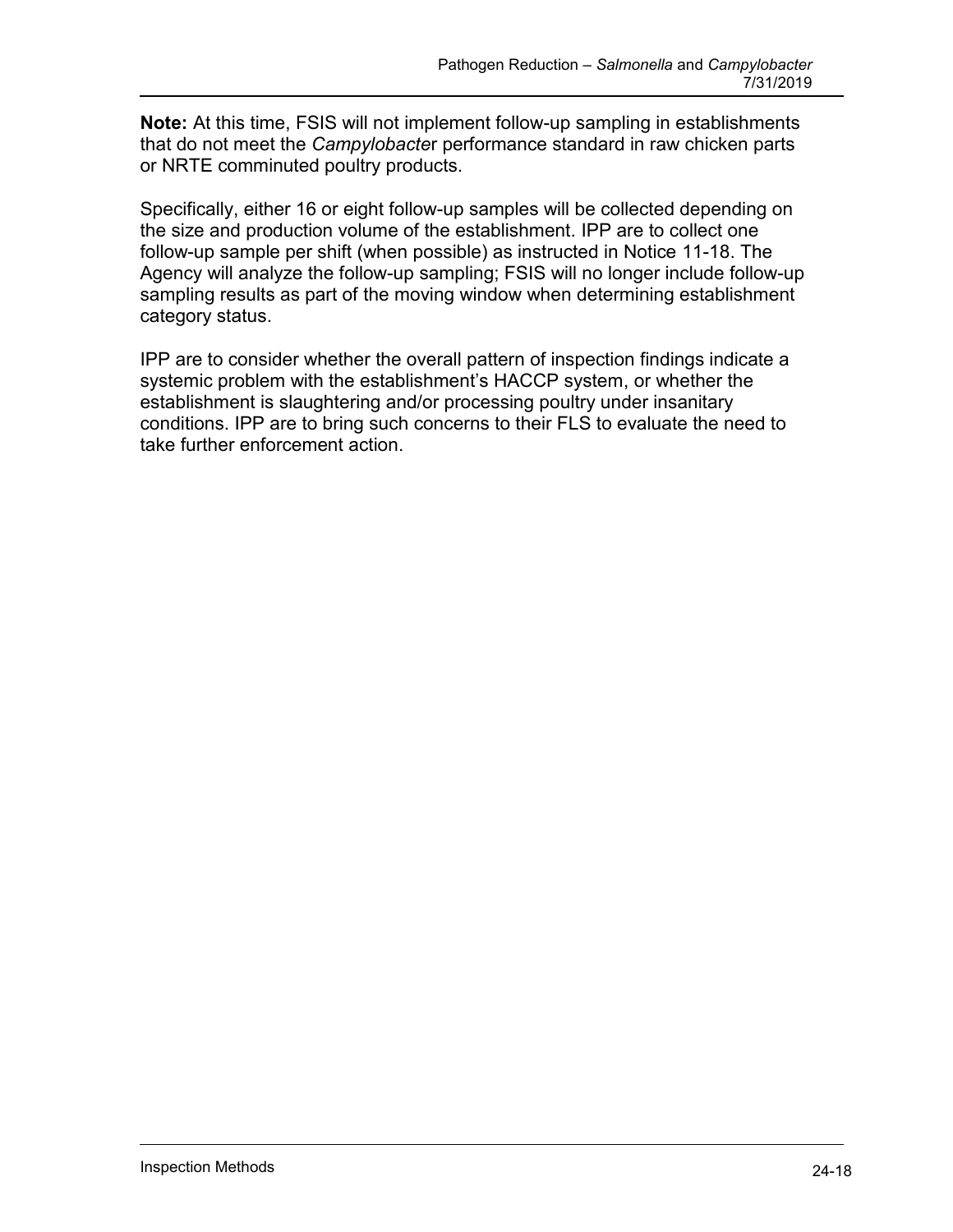### **Workshop 2:** *Salmonella* **and** *Campylobacter* **Performance Standards**

 1. How do IPP document the *Salmonella* and *Campylobacter* performance standard verification-sampling task?

- 2. Match the correct Category with its description.
- a. Category 1
- b. Category 2
- c. Category 3
- have exceeded the maximum allowable percent positive during the most recent completed 52-week moving window
- \_\_\_\_\_ have achieved 50 percent or less of the maximum allowable percent positive during recent completed 52-week moving window
- meets the maximum allowable percent positive but have results greater than 50 percent of the maximum allowable percent positive during the most recent completed 52-week moving window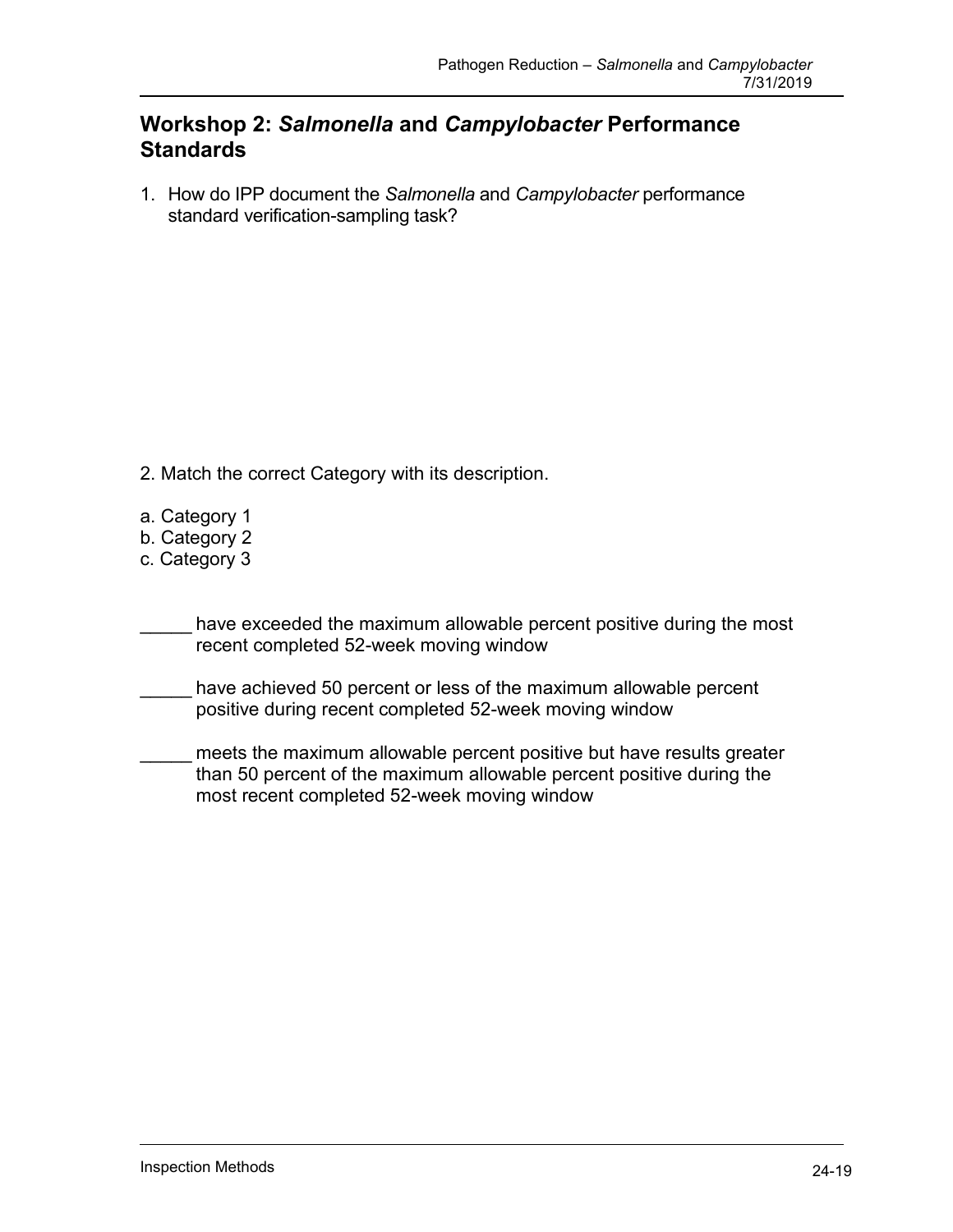## **Hands-on Exercise: PHIS Instructions**

Working independently, log into PHIS. You will:

- Add the (HC CH CARC01) HACCP Verification for Young Chicken Carcasses sampling verification task to the calendar, and
- Complete the task.

Use the following instructions as needed. If you need further instructions, consult the PHIS Quick Reference Guide.

#### **Logging in to PHIS**

- • When PHIS comes up, log In as:
	- User name: **Cindy Soundly**

#### **Add the Sampling (HC\_CH\_CARC01) - HACCP Verification for Young Chicken Carcasses Sampling Verification Task to the Task Calendar**

- 1. Left click on **"Task Calendar"** from the Navigation menu on the Home page, then left click the **"down arrow"** in the box next to "Select Establishment" and select **"Novosibar"**; in the box next to "Filter Task by" select **"Lab Sampling"**
- 2. In the **"Task Name**" column, scroll through the list until you find a directed sampling task with the appropriate start and end dates **(HC\_CH\_CARC01) - HACCP Verification for Young Chicken Carcasses**
- 3. Find the **"Assign"** column for the task, and then left click on the **"Add"** link for the (HC\_CH\_CARC01) - HACCP Verification for Young Chicken Carcasses sampling task
- 4. In the Lab capacity pop-up window use the calendar icon to select today's date in the Collection Date and Parcel Pickup Date boxes and left click on the **"Save"** button.
- 5. After scheduling the sample, collect the sample.

#### **Documenting the (HC\_CH\_CAR01) Task Results**

1. Scroll down to the **"Task Calendar"** panel, left click the **"down arrow"** in the box next to "Establishment" that has the word "all" and select **"Novosibar"**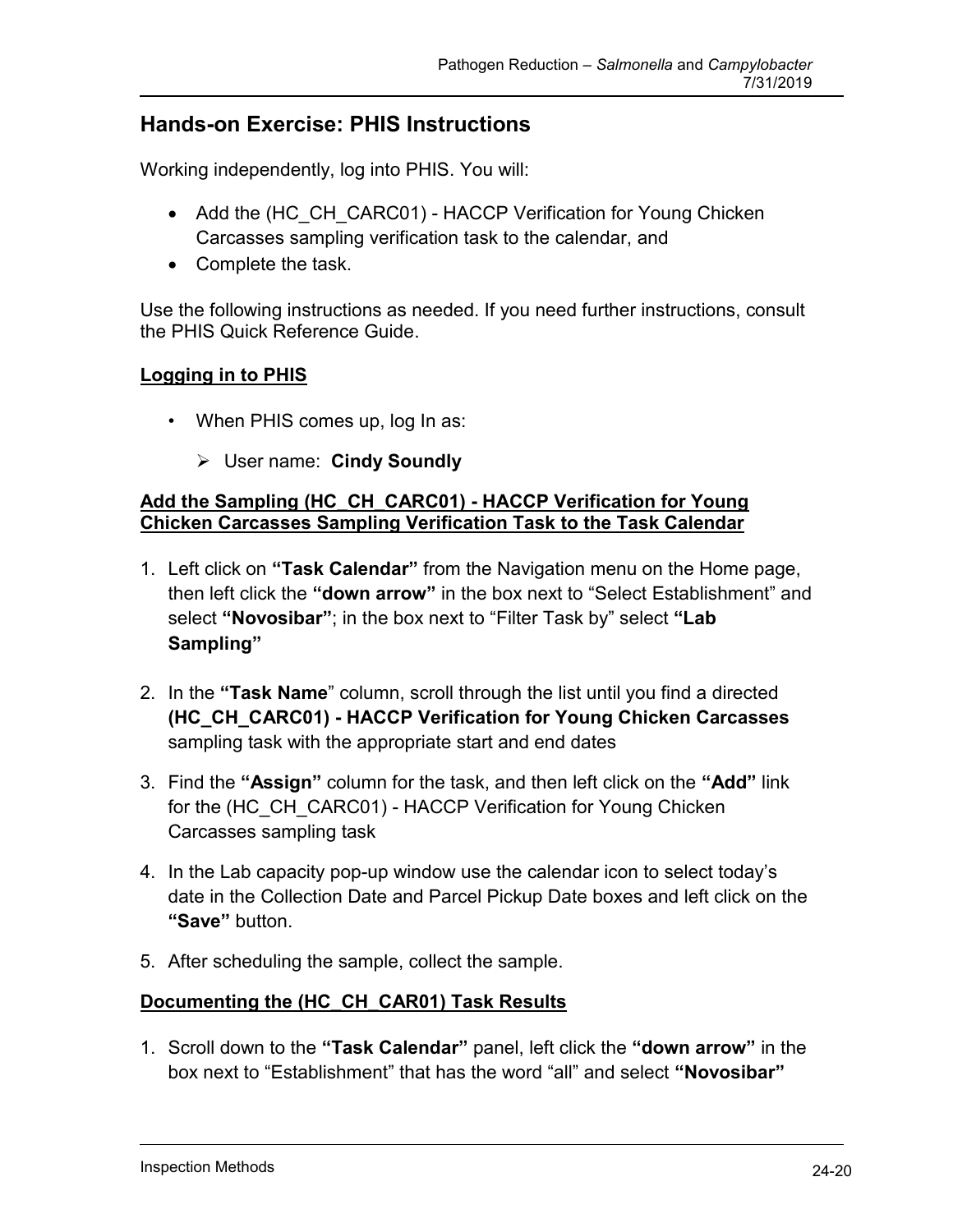- 2. Right click on the **"(HC\_CH\_CAR01) task"** you added to your task calendar
- 3. Highlight and left click **"Document"**
- 4. After the **Sample Management-Sample Collection page** opens
	- Enter all the appropriate information in each tab
	- In the Sample Collection Data Tab:
		- o Select the "Passed and Shipped (by establishment)" in the Animal Status entry field
		- o Type "N/A" in the Herd/Flock Owner and Address entry fields
	- Verify that the pertinent information is accurate, click **Submit to Lab**  button to transmit the information
	- Click **Print Form** at the top right of the page. Affix the sample ID seal in the designated space at the top center of the form and follow the steps to ship the sample to the appropriate lab.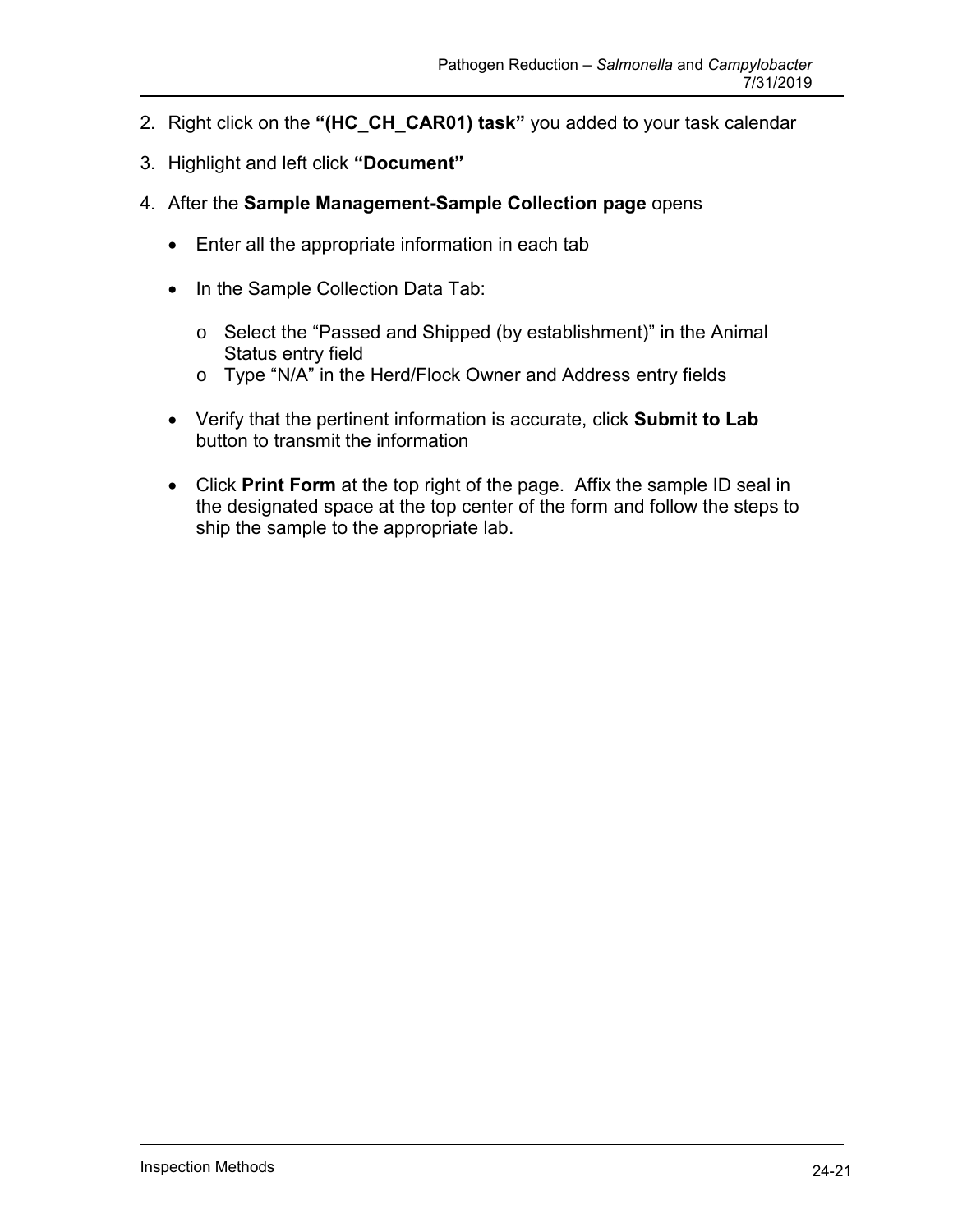## **Attachment 1**

 FSIS Directive 10,250.1 describes the sampling steps appropriate to the product class sampled. For NRTE comminuted poultry products and raw chicken parts, IPP are to follow instructions as stated in the "IPP Help" menu under FSIS Applications. Following is a brief narrative for the procedures described in Directive 10, 250.1 that the IPP will be carrying out when collecting the samples.

#### **General Sampling Procedures**

 10,250.1, Chapter II, Section III. It is important to use good aseptic sampling techniques and follow the step-bystep procedure when sampling. Information regarding the sampling procedure IPP use to collect samples for *Salmonella* testing is available in FSIS Directive

If an establishment has an antimicrobial spray as a CCP in their HACCP plan, carcass samples are taken after the spray and prior to packaging or cut-up. If poultry carcasses are cut into major portions (e.g., front and rear halves) prior to entering the chill tank, equivalent pieces that make a whole bird can be selected and sampled for *Salmonella* testing. Ground product samples are collected after grinding and before final packaging. When possible, samples should be collected before spices or seasonings are added.

 The sample location and time for the product identified for sampling (beef, FSIS sampler must wash and sanitize hands and arms to the mid-forearm, and chicken, or turkey) are randomly selected. The sampling area is sanitized. The then dry them.

#### **Procedure for Collecting Young Chicken Rinsate**

 IPP are to take all necessary precautions not to contaminate any of the sampling occurs that would compromise the integrity of the submitted sample. IPP are to  *to Put 0n Sterile Gloves*; and Attachment 4, *How to Rinse a Young Chicken*  supplies and are to discontinue the sampling procedure if a contamination event review and follow the instructions in FSIS Directive 10,250.1, Attachment 1, *How Carcass*, for placing the chicken carcass in the large sterile plastic sample bag, adding pre-chilled Buffered Peptone Water (BPW), and thoroughly rinsing the bird.

 IPP are to remove the chicken aseptically from the sample bag before collecting the 100 ml rinsate. To do this, carefully open the bag containing the bird. Work the plastic bag down around the carcass and firmly grip one leg, without touching the inside of the plastic bag while holding the bag with the one hand, carefully remove the bird from the bag with the other hand; and place the bird back on the conveyor or table.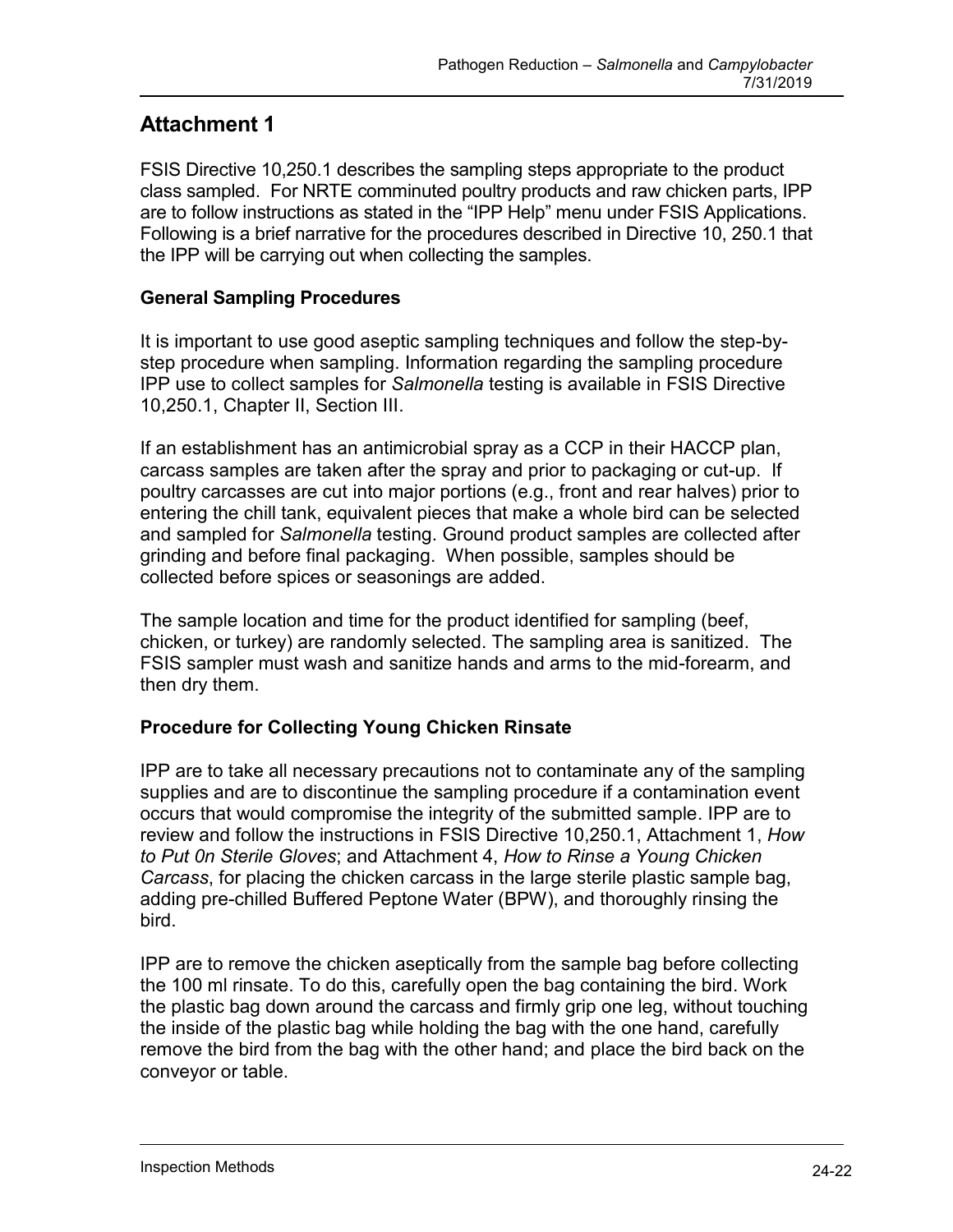IPP are to collect the 100 ml rinsate sample from the sample bag immediately. not to contaminate the inside of the specimen jar or the lid, and do not allow the Collect as much of the BPW rinsate as possible, **but at least 100 ml**. Place the Remove the lid from the empty 120 ml sterile specimen jar container. Be careful bag to contact the interior surfaces of the jar. Using the "V" formed by the bag at the lower corner as a pouring spout, carefully pour the rinsate into the open jar. cap back on the jar and check to be sure that the lid is securely in place. Place the collected and labeled sample container in a Ziploc-type bag. Hold the sample under refrigeration and FSIS control until shipment to the laboratory.

### **Sampling Procedures for Turkeys**

 establishments only. IPP that are assigned to such establishments are to use the The following sampling procedure instructions are for young turkey slaughter sample collection methods described in FSIS Directive 10,250.1. IPP are to take all necessary precautions not to contaminate any of the sampling supplies and are to discontinue the sampling procedure if a contamination event occurs which would compromise the integrity of the submitted samples.

 Attachment 1: *How to Put 0n Sterile Gloves*, Attachment 2: *How to Prepare the Sponge and Template for Sample Collection*, Attachment 3: *How to Sponge a*  instructions. Note that the turkey sample kit will contain two tubes of Buffered IPP are to review and follow the instructions in FSIS Directive 10,250.1; including *Carcass (General)*, and Attachment 5: *How to Sponge a Young Turkey Carcass*  for general turkey sponging technique, but with the following additional Peptone Water (BPW): one 10-ml tube marked "S" designated for *Salmonella*  sampling and another 25-ml tube marked "C" designated for *Campylobacter*  sampling.

 While wearing the first pair of sterile gloves, remove the turkey in a safe manner. not touch the sampling areas. Open the sponge bag by tearing off the top perforated strip. Do not remove the wire closures from the bag. Pull apart the two small white tabs on either side to open the mouth of the bag. Holding the turkey by the legs and avoiding contact with the back or thigh areas, place the turkey breast down on a sanitized work surface covered with clean paper towels or absorbent pads to prevent the carcass from slipping during sponge sampling. Remove and discard the gloves. If heavy birds, require assistance for lifting, have helpers wear sterile gloves and ensure that they do

 entire contents of the BPW container into the sponge bag marked "S". Do not Use hand pressure on the outside of the bag to massage the sponge until it is fully moistened. With the bag still closed, push the moistened sponge to the top Remove the cap from the smaller, 10-ml pre-chilled sterile BPW container marked "S", being careful not to touch the container opening. Carefully pour the contaminate the top inside of the Whirl-Pak® bag. Set the empty BPW container aside. Press the wire closures back together to close the top of the sponge bag.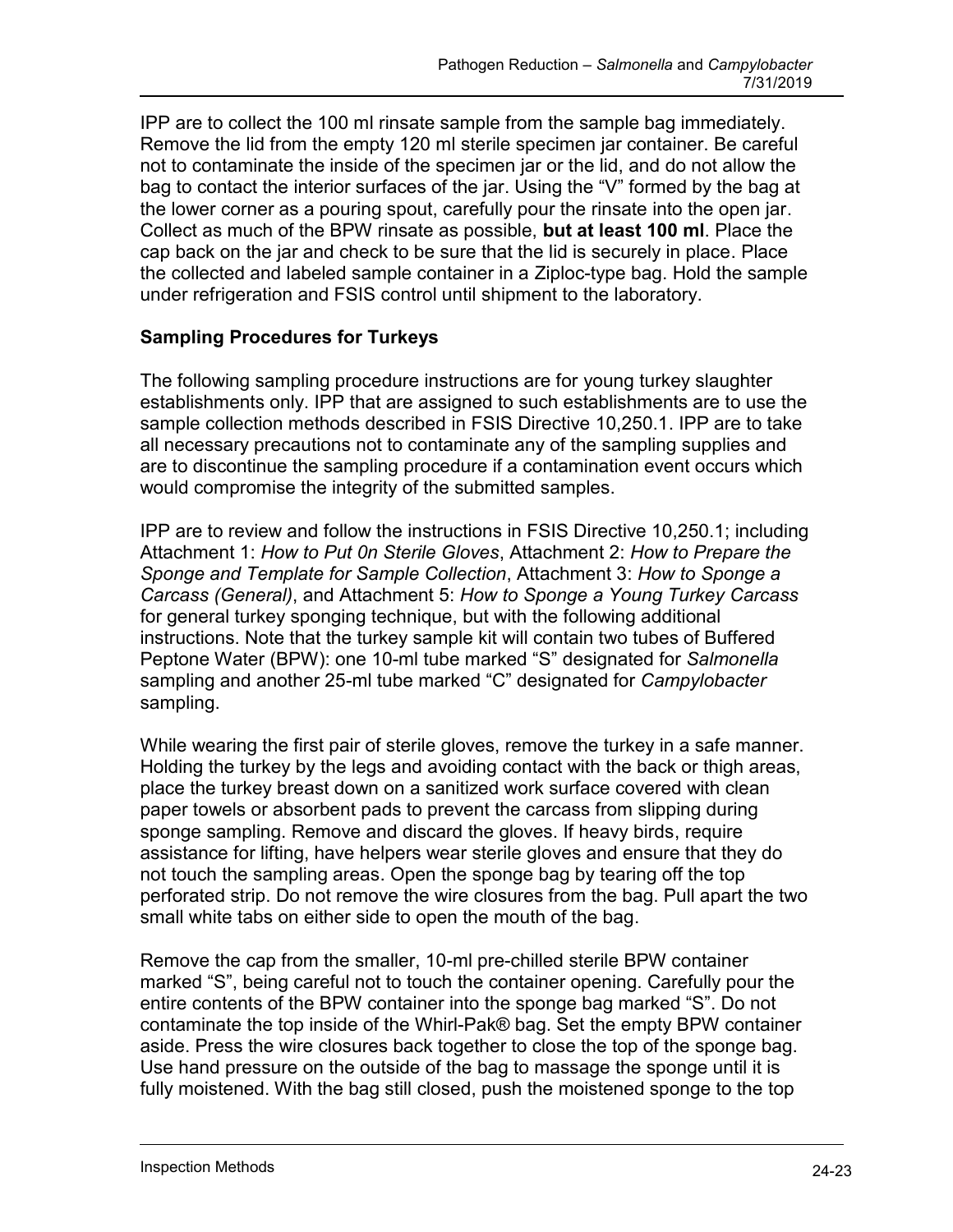of the bag. Open the sponge sample bag, being careful not to touch its inner surface. The wire closure should keep the bag open. Set the bag aside.

Open the sterile template bag by tearing off the top perforated strip. Set the template bag aside, being careful not to contaminate the template.

 from the bag by grasping the end of the sampling sponge with your gloved template over the back sampling area and hold it in place to the left of the Put on the second pair of sterile gloves*.* Carefully remove the moistened sponge sampling hand. Do not touch the outside of the Whirl-Pak® bag. With your other gloved hand, retrieve the template by its outer edge, taking care not to contaminate the inner edges that define the template's sampling area. Place the vertebral column. Using your sampling hand, wipe the sponge over the entire enclosed area approximately 10 times vertically and 10 times horizontally. Use only one side of the sponge. You may need to "roll" the template from side to side, as you sponge since the carcass surface is not flat.

 unused side of the sponge contacts the thigh surface, wiping the entire area Repeat the sponging procedure using the same sponge but with the template placed over the left thigh sampling area. Turn the sponge over so that the enclosed by the template with approximately 10 vertical and 10 horizontal passes of the sponge. Discard the template.

 portion of BPW without touching the outside of the bag with the sponge. Expel Carefully replace the sponge into the Whirl-Pak® sample bag with any remaining any excess air from the sample bag and fold over the top edge of the bag 3 or 4 times to close the top. Secure the top by folding the wire attachments back against the bag.

Repeat the above steps using the other, larger, 25-ml pre-chilled sterile BPW container marked "C" and the Whirl-Pak® sponge bag marked "C". Swab the right side of the same turkey carcass using a new pair of gloves and a new template. Upon completion of the second swabbing, and securing the swab in its marked sample bag, return the turkey carcass to the point where you collected the bird.

Each sponge should be carefully secured in its own separate Whirl-Pak® sample bag (previously marked appropriately with either an "S" or a "C").

Place bagged carcass sponges under refrigeration within five (5) minutes of collection. Place the collected and labeled sample bags in their own separate ziplock type bag, which is provided, and hold under refrigeration and FSIS control until shipped.